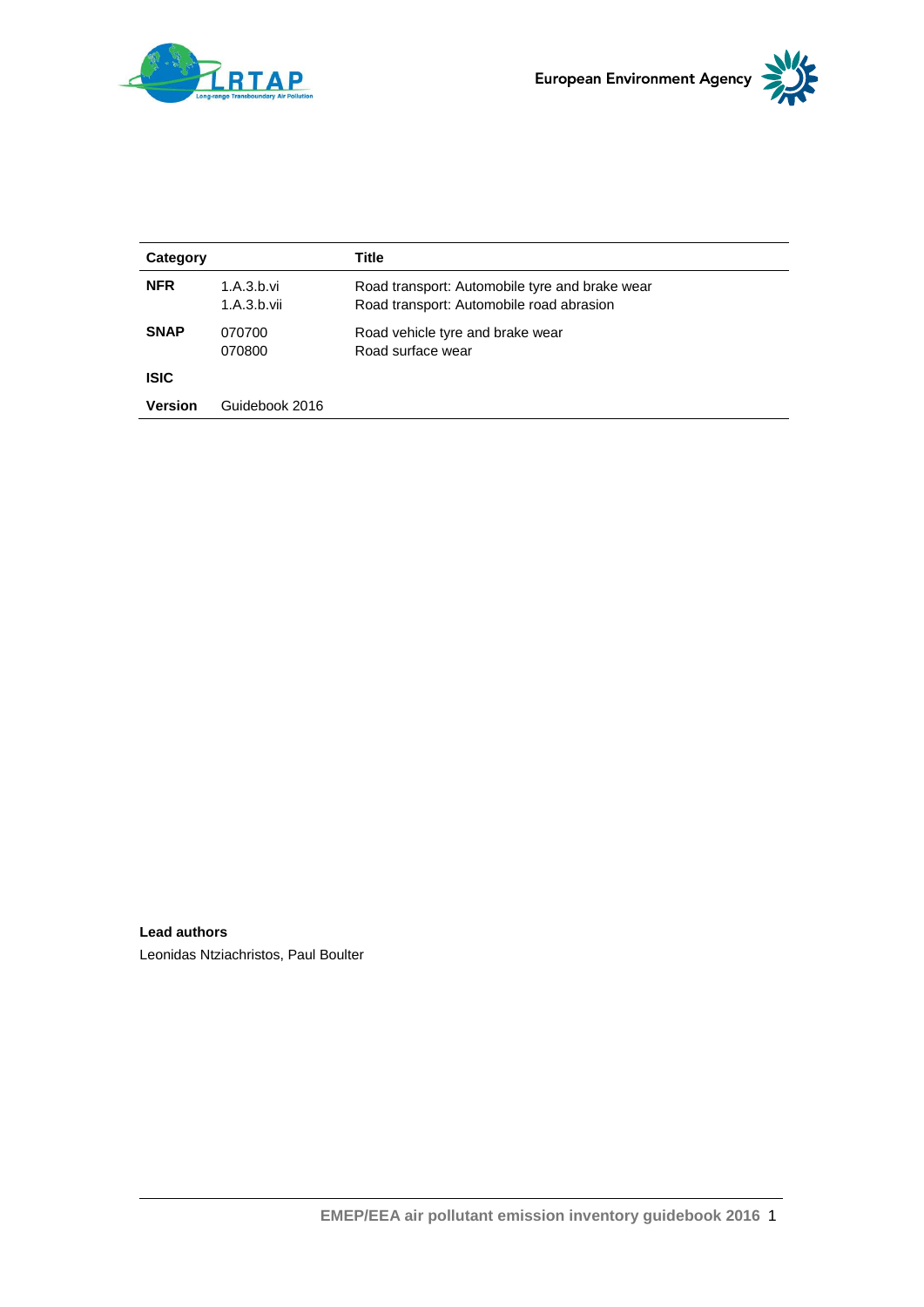# **Contents**

| 1            |                   |                                                                          |  |
|--------------|-------------------|--------------------------------------------------------------------------|--|
| $\mathbf{2}$ |                   |                                                                          |  |
|              | 2.1               |                                                                          |  |
|              | 2.2               |                                                                          |  |
|              | 2.3               |                                                                          |  |
|              | 2.4               |                                                                          |  |
|              | 2.5               |                                                                          |  |
| 3            |                   |                                                                          |  |
|              | 3.1               |                                                                          |  |
|              | 3.2               |                                                                          |  |
|              | 3.3               |                                                                          |  |
|              | 3.4               |                                                                          |  |
| 4            |                   |                                                                          |  |
|              | 4.1               |                                                                          |  |
|              | 4.2               |                                                                          |  |
|              | 4.3               |                                                                          |  |
|              | 4.4               |                                                                          |  |
|              | 4.5               |                                                                          |  |
|              | 4.6               |                                                                          |  |
|              | 4.7               | Weakest aspects/priority areas for improvement in current methodology 24 |  |
| 5            |                   |                                                                          |  |
| 6            |                   |                                                                          |  |
|              | 6.1               |                                                                          |  |
| 7            |                   |                                                                          |  |
|              | <b>Appendix A</b> | Techniques used to determine particle emission rates                     |  |

Appendix A recomputed used to determine particle emission rates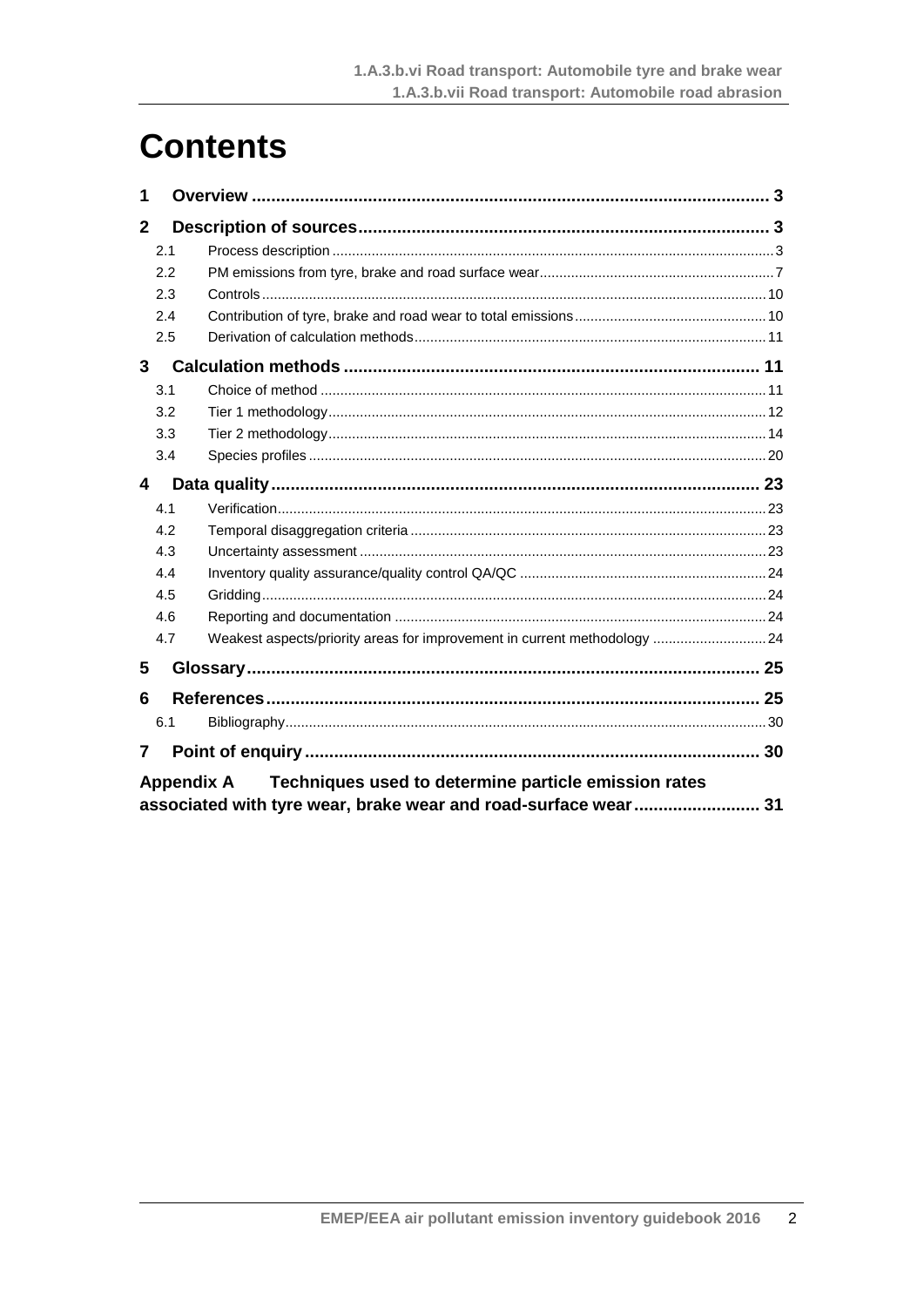# <span id="page-2-0"></span>**1 Overview**

This chapter covers the emissions of particulate matter (PM) including black carbon (BC) (1) which are due to road vehicle tyre and brake wear (NFR code 1.A.3.b.vi), and road surface wear (NFR code 1.A.3.b.vii). PM emissions from vehicle exhaust are not included. The focus is on primary particles — in other words, those particles emitted directly as a result of the wear of surfaces — and not those resulting from the resuspension of previously deposited material.

It should be noted that the second level of the NFR code for these emission sources relates to 'combustion'. Clearly, tyre wear, brake wear and road surface wear are abrasion processes, not combustion processes. However, these chapters have been assigned their NFR codes as a matter of convenience, and to allow all emissions from road transport to be assessed together. For the present time, this anomaly has to be accepted by inventory compilers.

PM emissions are considered in relation to the general vehicle classes identified in Chapter 1.A.3.b Road transport concerning exhaust emissions from road transport (NFR codes 1.A.3.b.i to b iv), these being passenger cars, light-duty trucks, heavy-duty vehicles and two-wheel vehicles.

# <span id="page-2-1"></span>**2 Description of sources**

## <span id="page-2-2"></span>**2.1 Process description**

Airborne particles are produced as a result of the interaction between a vehicle's tyres and the road surface, and also when the brakes are applied to decelerate the vehicle. In both cases, the generation of shear forces by the relative movement of surfaces is the main mechanism for particle production. A secondary mechanism involves the evaporation of material from surfaces at the high temperatures developed during contact.

It should be noted that subsections 2.1.1 to 2.1.3 of the present chapter provide background information which relates to the total amount of material lost as a result of tyre wear, brake wear or road surface wear. This information is not to be used in the calculation of emissions, as not all of the worn material becomes airborne. The actual PM emission factors reported in the literature are reviewed in subsection [2.2](#page-6-0) of the present chapter. The experimental methods used to determine wear factors and emission factors are described in Appendix A.

### *2.1.1 Tyre wear*

A vehicle's tyres carry the vehicle and passenger load, offer traction and steering, and absorb variations in the road surface to improve ride quality. Tyre material is a complex rubber blend, although the exact composition of the tyres on the market is not usually published for commercial reasons. As a rule of thumb, Camatini et al. (2001) quote 75 % styrene butadiene rubber (SBR), 15 % natural rubber and 10 % polybutadiene for passenger car tyres. Metal and organic additives are also introduced to this blend to obtain the desired properties during the manufacturing process and to give the required road performance. Zinc oxide (ZnO), which acts as a vulcanising agent, is one of the more significant additives. According to

<sup>-</sup><sup>1</sup> For the purposes of this guidance, BC emission factors are assumed to equal those for elemental carbon (EC). For further information please refer to Chapter 1.A.1 Energy Industries and Appendix B of this chapter.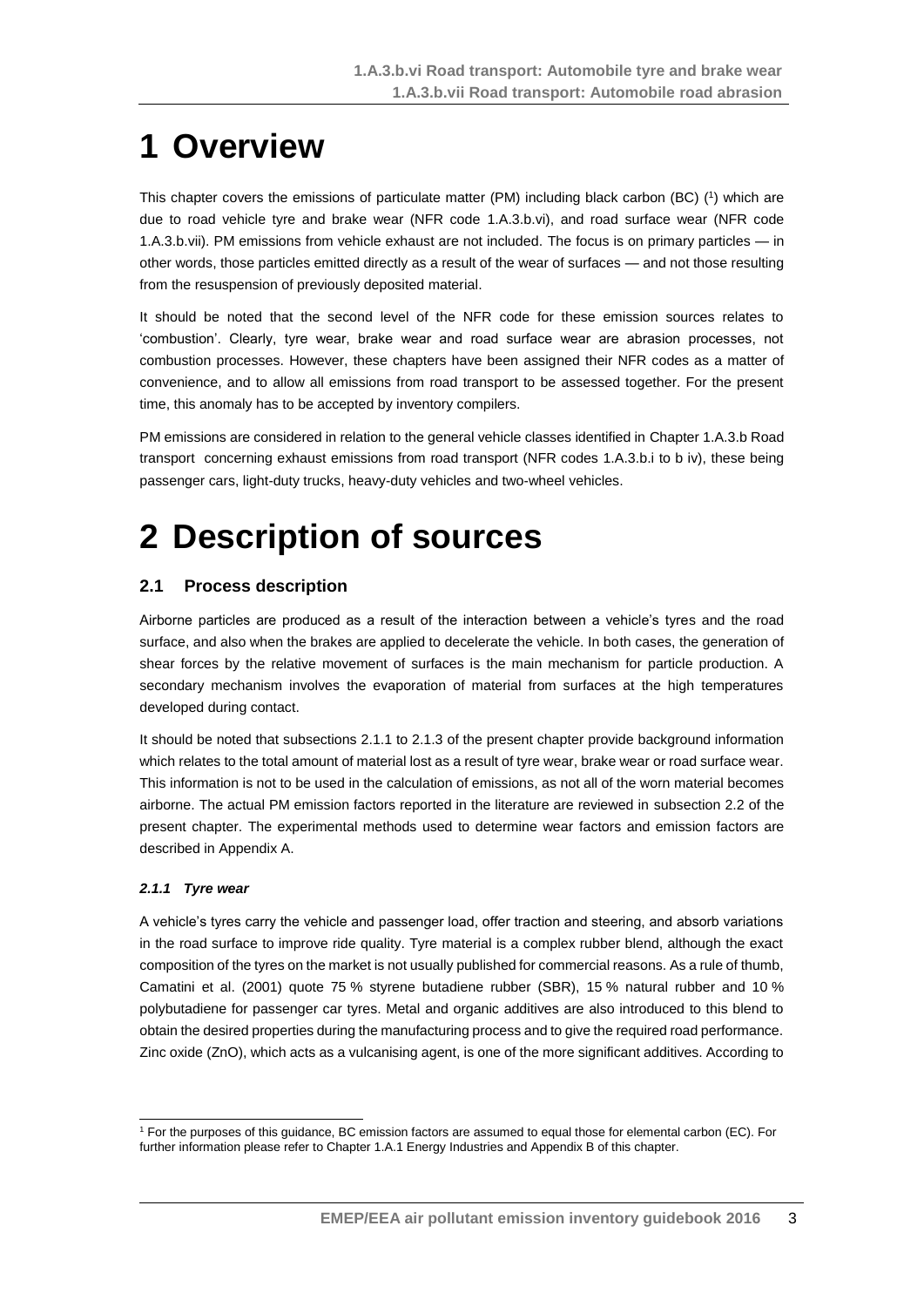Smolders and Degryse (2002), the typical ZnO concentration in tyre tread is between 1.2 % (cars) and 2.1 % (trucks).

Tyre tread wear is a complex physio-chemical process which is driven by the frictional energy developed at the interface between the tread and the pavement. Tyre wear particles and road surface wear particles are therefore inextricably linked. However, for the purpose of determining emission factors, tyre wear and road surface wear must, at present, be treated as separate particle sources due to the lack of experimental data on the emission factors associated with different tyre-road surface combinations.

The actual rate of tyre wear depends on a large number of factors, including driving style, tyre position, vehicle traction configuration, tyre material properties, tyre and road condition, tyre age, road surface age, and the weather. For example, the driving pattern has a significant effect on the wear rate. Even when a vehicle is being driven at a constant speed, there is a continuous micro-sliding of the tyre on the road surface — an effect which is responsible for traction. When driving dynamics (cornering, braking, accelerating) increase, sliding develops in response to the larger forces generated at the road surfacetyre interface, and this can cause additional wear of both the tyre and the road surface. Therefore, 'smooth' driving extends the lifetime of a tyre and, conversely, tyre lifetime reduces as the amount of harsh or transient vehicle operation increases.

On a front-wheel drive (FWD) vehicle, the front wheels are used both for traction and steering, while the rear wheels are only responsible for rear axle control and load carriage. On a rear-wheel drive (RWD) vehicle, the front wheels serve primarily for steering, while traction is a rear-wheel responsibility. Due to these different roles, it is expected, and is experimentally verified, that front tyres show the higher wear rate on a FWD vehicle, and rear tyres on a RWD one. For example, Luhana et al. (2004) reported that front tyres on a FWD vehicle accounted for 69–85 % of total vehicle tyre wear. High wear rates may also occur as a result of steering system misalignment and incorrect tyre pressure.

The physical characteristics of the tyre tread material have a prominent effect on the tyre wear rate. In general, high performance tyres, such as those used in superbikes and sports cars, have the highest wear rates because of their large frictional coefficient and use under more severe operational conditions. The lifetime for such tyres may be as little as 10 000 km. On the other hand, a typical car tyre has a lifetime of 50 000–60 000 km, during which time it loses about 10 % of its total weight (UK Environment Agency, 1998, Kolioussis et al., 2000). The lifetime of truck tyres is estimated to be typically 100 000 km, depending on truck usage and load per tyre. Also, some tyres in this vehicle category are retreaded, whereby a new tread is fixed onto a worn tyre. Retreading prolongs the lifetime of the tyre, but it has led to concerns about safety (Dunn, 1993). Obviously, the total amount of material lost during a tyre's lifetime is different for each individual vehicle, and may range from a few hundred grams for two-wheel vehicles to 1–1.5 kg for passenger cars, and up to 10 kg for a truck or bus.

Figure 2–1 shows that a wide range of wear factors have been reported for light-duty vehicle tyres. The figure incorporates information provided by Councell et al. (2004), as well as other values from the literature. These values have either been derived experimentally, or have been estimated from average statistics such as those given above. Thefigure suggests that for 'normal' driving conditions an average wear factor for light-duty vehicles of around 100 mg per vehicle-km would probably be appropriate.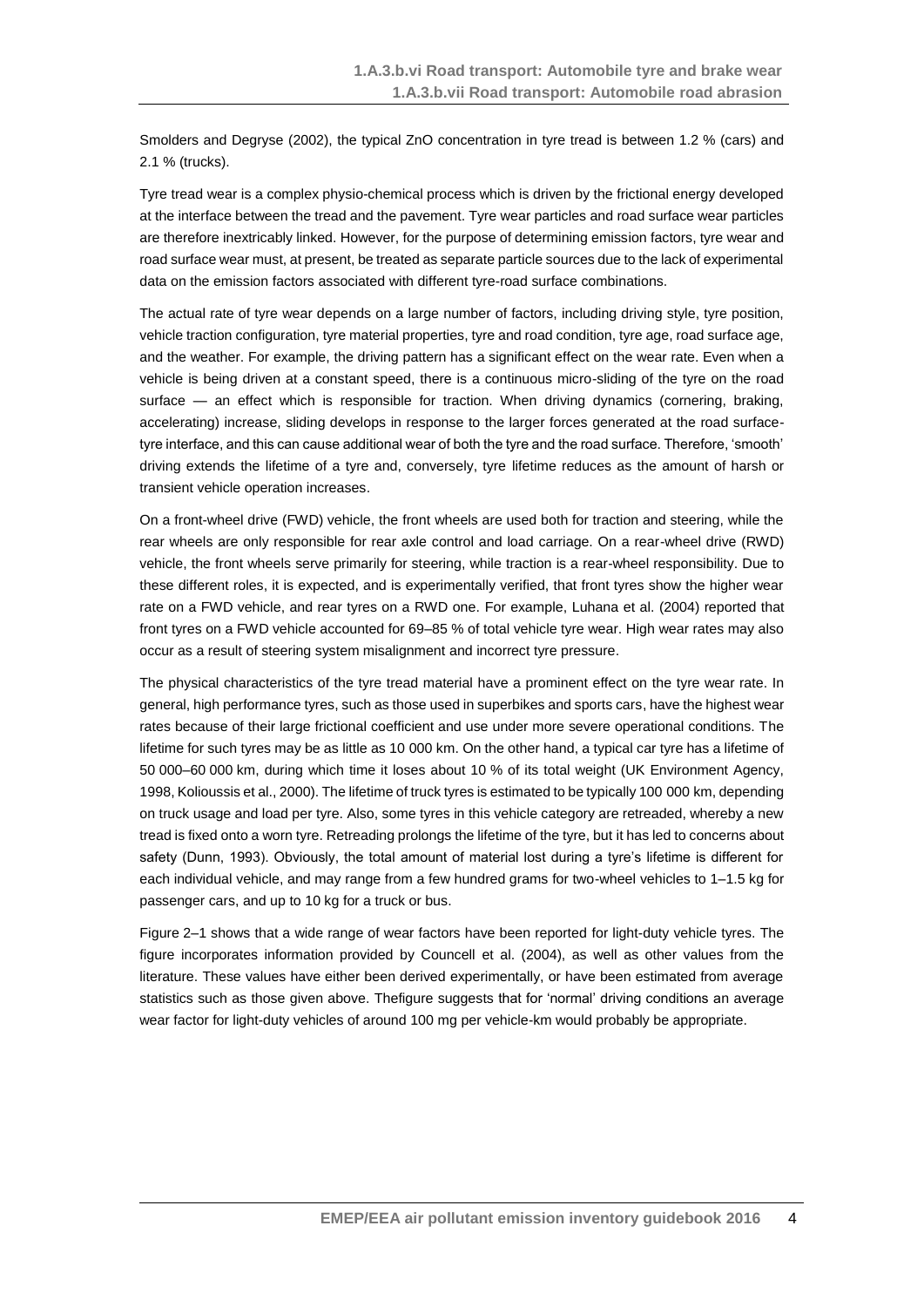

#### **Figure 2-1 Wear factors for light-duty vehicle tyres (Boulter, 2005). 'vkm' = 'vehicle-km'**

Much of the variability in these wear factors can probably be explained by differences in the factors mentioned above. For example, in the studies conducted during the early 1970s cross-ply tyres would have been used. Almost all modern cars are fitted with radial-ply tyres, which have greater rigidity for cornering, have better grip in the wet, and are much less susceptible to wear than the older cross-ply type. Driving behaviour and driving conditions are well-recognised determinants of tyre wear. An aggressive driving style will tend to result in more rapid and uneven tyre wear than a more restrained driving style. Where reported, the driving conditions in the studies cited in Figure 2–1 ranged from 'gentle' to 'severe'  $(2)$ . Urban driving has been found to be associated with a high wear per unit distance. Most tyre rubber is lost during acceleration, braking, and cornering, and the amount of rubber lost will therefore tend to be greatest near busy junctions and on bends. Using a tyre-testing machine, Stalnaker et al. (1996) simulated the effects of 'city' and 'motorway' driving conditions on the wear of tyres. The city conditions included large numbers of turns. It was found that the city driving accounted for 63 % of the tyre wear, even though it represented only 5 % of the distance driven. Luhana et al. (2004) weighed car tyres at twomonth intervals, and asked drivers to note the details of each trip undertaken. There was found to be a weak negative correlation between tyre wear and average trip speed, with the wear factor being around

-

<sup>(</sup> 2 ) These subjective descriptions have been superimposed on Figure 2-1, although there is a considerable amount of variation in terms of how driving conditions have been defined in the literature.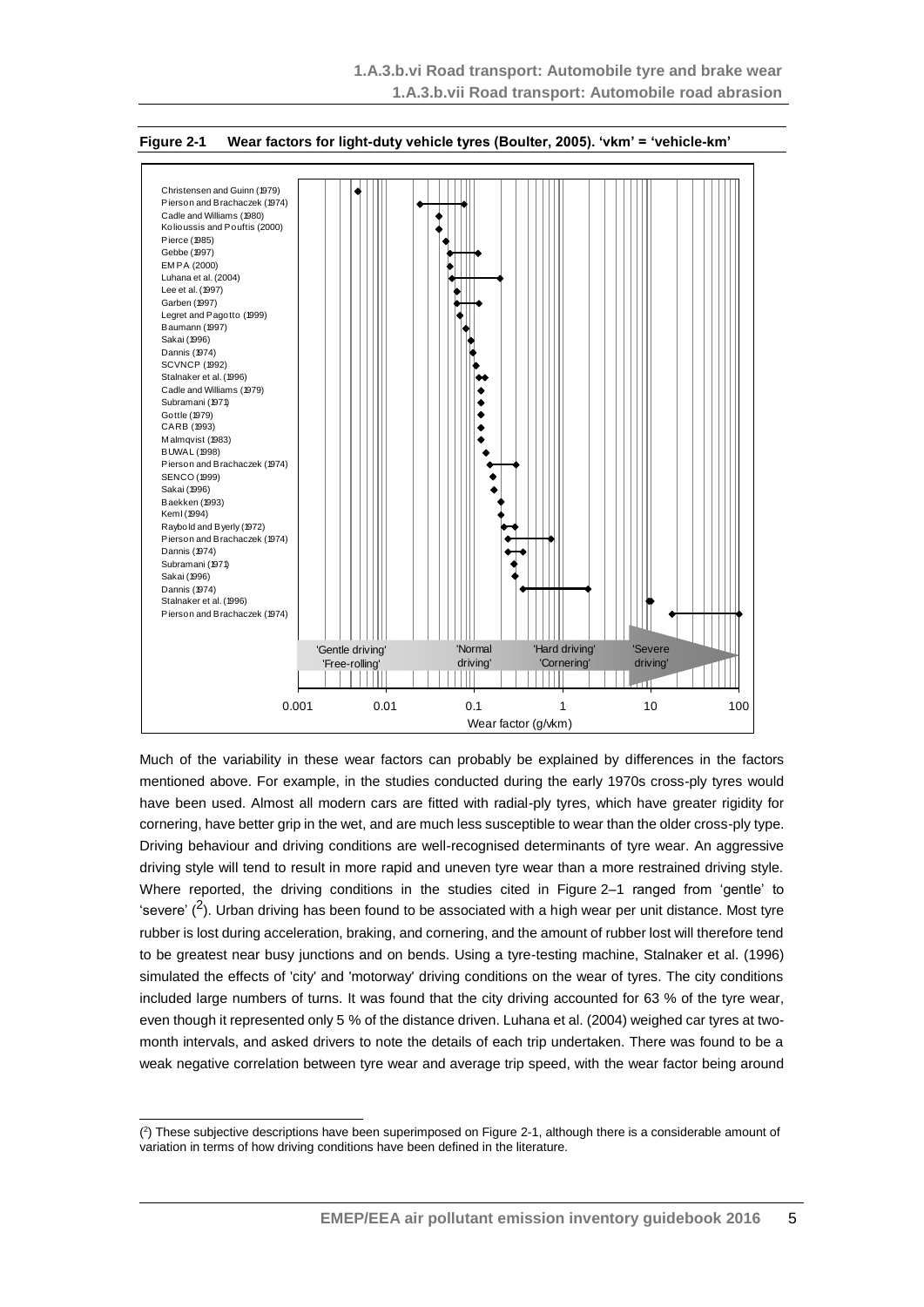50 % higher at an average speed of 40 km/h (dominated by urban driving) than at average speed of 90 km/h (dominated by motorway driving).

Weather and road conditions may also affect the lifetime of a tyre. Wet conditions decrease friction, and hence should be expected to also decrease the wear rate. Similarly, new tarmac, although safer, is also harsher on the tyre than an older surface

Tyre wear factors are substantially higher for HDVs than for LDVs. Legret and Pagotto (1999) assumed that the wear factor for heavy-duty vehicle tyres (at 136 mg/vkm) was double that of light-duty vehicle tyres. However, this appears to be an underestimate. Baumann and Ismeier (1997) give wear factors for 'heavy-duty vehicles', 'articulated lorries' and buses of 189 mg/vkm, 234 mg/vkm, and 192 mg/vkm respectively. Gebbe et al*.* (1997) reports a tyre wear factor for heavy-duty vehicles of 539 mg/vkm. HDV wear factors closer to 800 mg/vkm have been reported by Garben et al. (1997) and EMPA (2000), and SENCO (1999) give a wear factor for HGVs of 1403 mg/vkm. The wear factor per vkm will be dependent on the vehicle configuration, such as the number of axles and the load, and so a wide range of values is to be expected.

#### *2.1.2 Brake wear*

There are two main brake system configurations in current use: disc brakes, in which flat brake pads are forced against a rotating metal disc, and drum brakes, in which curved pads are forced against the inner surface of a rotating cylinder. Disc brakes tend to be used in smaller vehicles (passenger cars and motorcycles) and on the front wheels of light-duty trucks. Traditionally, drum brakes tend to be used in heavier vehicles, although disc brakes are increasingly used in newer heavy-duty vehicles.

Brake linings generally consist of four main components — binders, fibres, fillers, and friction modifiers which are stable at high temperatures. Various modified phenol-formaldehyde resins are used as binders. Fibres can be classified as metallic, mineral, ceramic, or aramide, and include steel, copper, brass, potassium titanate, glass, asbestos, organic material, and Kevlar. Fillers tend to be low-cost materials such as barium and antimony sulphate, kaolinite clays, magnesium and chromium oxides, and metal powders. Friction modifiers can be of inorganic, organic, or metallic composition. Graphite is a major modifier used to influence friction, but other modifiers include cashew dust, ground rubber, and carbon black. In the past, brake pads included asbestos fibres, though these have now been totally removed from the European fleet.

The effect on wear rate of the relative position of brakes on a vehicle is even more important than it is for tyres. In passenger cars and motorcycles, the braking force is mainly applied to the front wheels, whilst the rear brakes are mainly for maintaining vehicle stability. As a result, the brake pads on the front axle are replaced more frequently (~30 000 km) than the pads on the rear axle (~50 000 km) (Kolioussis and Pouftis, 2000). With heavy trucks, the braking energy is more evenly distributed between the axles because of lower deceleration rates and the heavy load at the back of the vehicle. Wear rates also depend on brake actuation mechanism (pneumatic, electric), and hence it is more difficult to estimate lifetime of linings. It is expected that for trucks and coaches, the lifetime of brake linings is of the order of 60 000 km.

Garg et al. (2000) estimated that total wear amounts to 11–18 mg/vkm for cars, and for a large pick-up truck it would be 29 mg/vkm. Based on component size, density, and lifetime, Legret and Pagotto (1999) calculated brake lining  $(3)$  wear factors of 20 mg/vkm for cars, 29 mg/vkm for light goods vehicles, and 47 mg/vkm for HGVs. In Stockholm, Westerlund (2001) estimated the amount of material lost from cars,

<sup>-</sup>( 3 ) It should be noted that the relative wear factors for brake linings and brake rotors are not well documented. In the literature, material loss rates tend to relate to linings.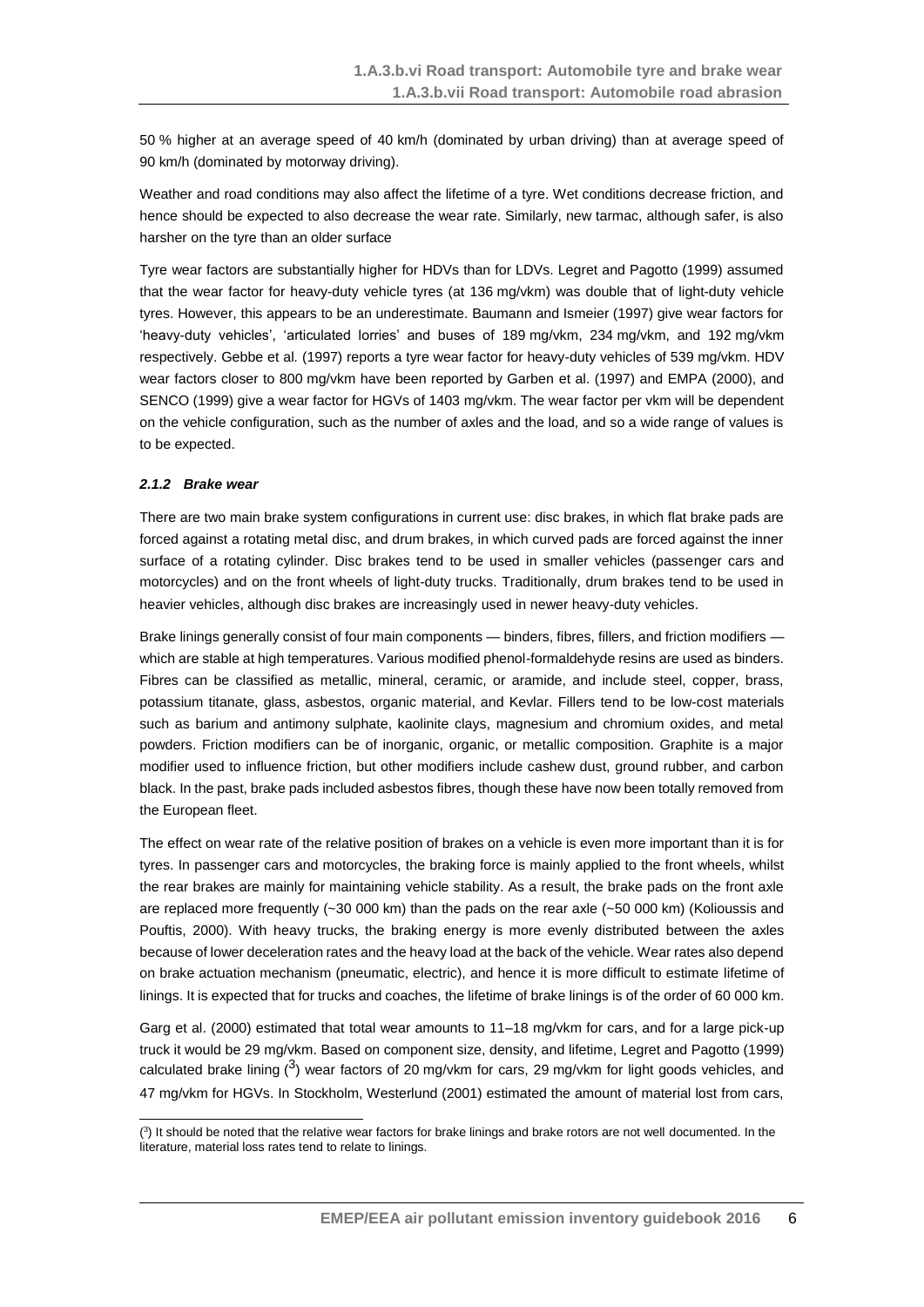HGVs and buses to be 17 mg/vkm, 84 mg/vkm and 110 mg/vkm respectively. For cars, Luhana et al. (2004) determined an average brake lining wear factor of 8.8 mg/vkm, and observed a negative linear dependence of the wear factor on average trip speed. In addition, Luhana et al. (2004) noted that a small number of severe braking events appeared to have a large impact on the amount of material lost. When such events were excluded from the analysis, the typical wear factor was around 10 mg/vkm at 40 km/h, and around 2 mg/vkm at 90 km/h. For HGV tractor units in New Zealand, Kennedy et al. (2002) calculated a wear factor for brake lining material of around 54 mg/vkm.

Although gaseous emissions do occur as a result of the mechanical abrasion of brake linings, they do not appear to be significant. During the tests conducted by Garg et al. (2000), no increases in the concentrations of CO, CO<sup>2</sup> and hydrocarbons above the background levels in the test chamber could be detected.

### *2.1.3 Road surface wear*

A range of asphalt-based and concrete-based road surfaces are in use throughout Europe, with block paving being used in many urban areas. Concrete surfaces are composed of coarse aggregate, sand and cement. Asphalts are mixtures of mineral aggregate, sands, filler, and bitumen binder, although the composition can vary widely, both from country to country and within countries. Generally, the stone content is around 90–95 % and the bituminous binder around 5–10 %. The properties of asphalt can be modified by additives such as adhesives, polymers, and different types of filler.

Asphalt wear has been estimated by Muschack (1990) to be 3.8 mg/vkm. CBS (1998) reported wear factors for LDVs and HDVs of 7.9 and 38 mg/vkm respectively, although these values also included tyre and brake wear. For New Zealand, Kennedy et al. (2002) calculated a wear factor of 0.44 g/vkm for a road surface containing 50 % bitumen. In a situation where the bitumen comprises only 10 % of the worn surface, this figure would be reduced to 0.09 g/vkm.

However, in areas where there is extensive use of studded tyres during the winter, the wear of the road surface, and the resulting PM concentrations due to resuspension, are considerably higher. Indeed, the wear when non-studded tyres are used is insignificant compared to when studded tyres are used (Sörme and Lagerkvist, 2002). In Sweden, an average of 24 g/vkm of asphalt is worn off during winter (Lindgren, 1996), although it was estimated by Carlsson et al. (1995) that the introduction of softer studs and more durable asphalt would have reduced this to 11 g/vkm by 2000. The average wear factor of roads in Stockholm has been estimated to be 4–6 g/vkm (Jacobsson and Hornwall, 1999). Winter maintenance procedures in cold climates, such as traction sanding (the dispersion of sand aggregate on the road surface) and the use of studded tyres, have been associated with high airborne particle concentrations through a formation process known as the 'sandpaper effect' (Kupiainen et al., 2003). The wear of the road surface increases with moisture level, and is 2 to 6 times larger for a wet road than for a dry one (Folkeson, 1992). It also increases after salting of the road, since the surface remains wet for longer periods. Vehicle speed, tyre pressure and air temperature also affect road wear. As the temperature decreases the tyres become less elastic, with the result that the road surface wear rates increase (NTNU), 1997).

## <span id="page-6-0"></span>**2.2 PM emissions from tyre, brake and road surface wear**

### *2.2.1 PM from tyre wear*

Tyre wear material is emitted across the whole size range for airborne particles. Camatini et al. (2001) collected debris from the road of a tyre proving ground. They found tyre debris particles up to a few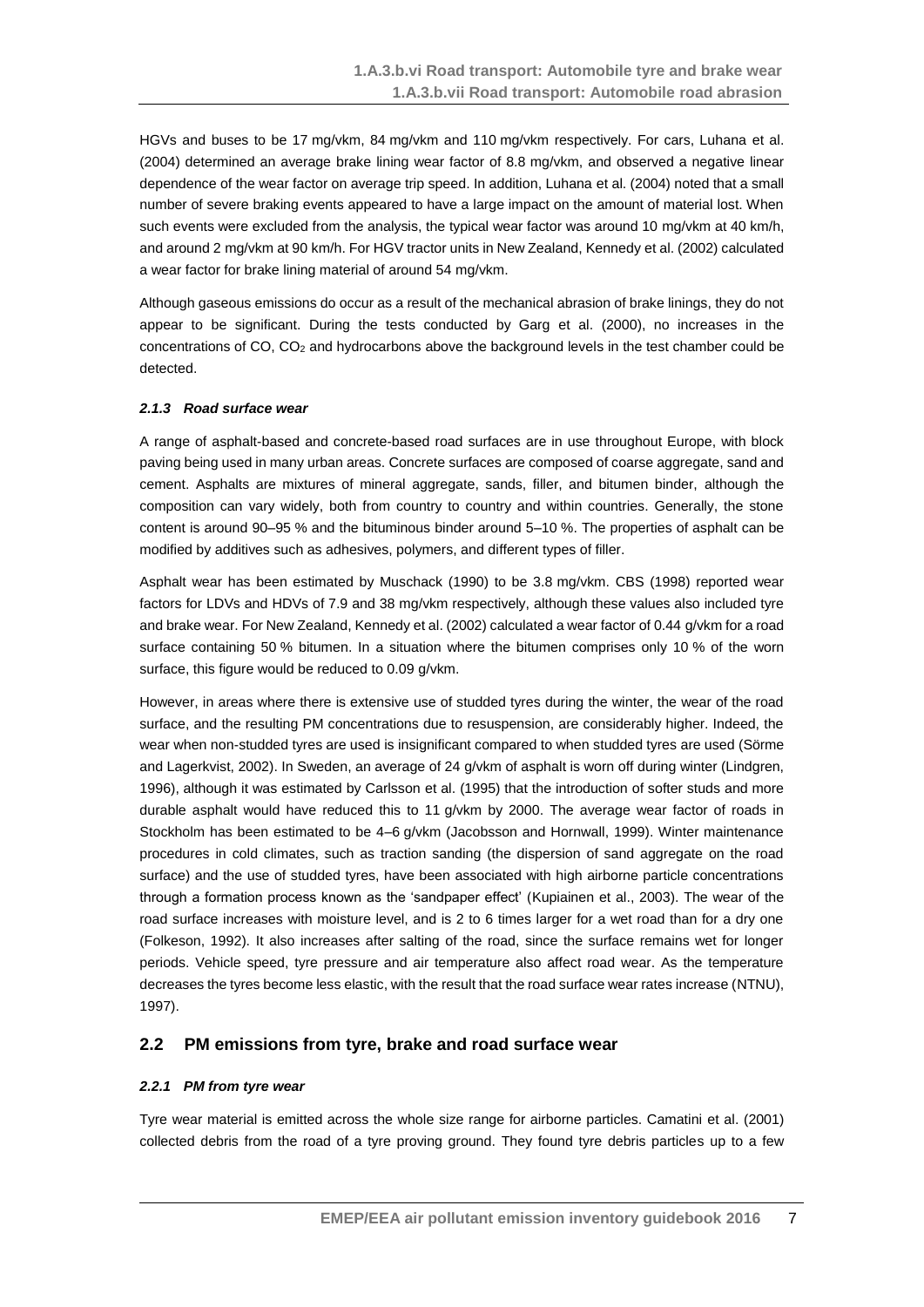hundred micrometers in size. Such particles are not airborne and are of limited interest to air pollution, but they contribute the largest fraction by weight of total tyre wear. Although the samples were collected in the environment of a proving ground, where tyre wear may be extreme, similar observations were also made by Smolders and Degryse (2002), who found that roadside tyre debris  $< 100 \mu m$  had a mean diameter of 65  $\mu$ m for cars and 80  $\mu$ m for trucks.

Significant research in the area of airborne particle size definition was conducted in the 1970s. Cadle and Williams (1978) reported a tyre wear particle size distribution in the range  $0.01-30 \mu m$ . Other studies have indicated two separate size modes: one consisting of particles below  $1 \mu m$ , the other consisting of coarse particles above 7 µm (Cardina, 1974; Dannis, 1974; Pierson and Brachaczek, 1974; Cadle and Williams, 1978). This observation has also been confirmed by Fauser (1999). A plausible mechanism for the distinction is the volatilisation and subsequent condensation of material in the ultra-fine particle mode, and normal wear for larger sizes (Cadle et al. 1978). However, this is by no means verified as yet.

The observed mass-weighted size distribution has varied in different studies, and it is not straightforward to draw firm general conclusions. Early studies indicated a small mass fraction below around 3  $\mu$ m (Pierson and Brachaczek, 1974; Cadle and Williams, 1978). Another study by TNO (1997) has suggested that PM<sub>10</sub> is distributed as 70 % PM<sub>2.5</sub>, 10 % PM<sub>1</sub> and 8 % PM<sub>0.1</sub>. Rauterberg-Wulff (1999) noted that tyre wear particles were only found in the coarse mode ( $> 2.5 \mu m$ ). On the other hand, Fauser (1999) reported size distributions with up to 90 % of mass below 1  $\mu$ m. Additionally, Miguel et al. (1999) identified that 50– 70 % of airborne road dust may be classified as PM10. This provides an approximate estimate of the TSP/PM<sub>10</sub> ratio for tyre wear.

Unsurprisingly, tyre wear particles mainly consist of the compounds used to formulate tyres. According to Hildemann et al. (1991), tyre particles contain 29 % elemental carbon and 58 % organic material, and zinc is the most abundant metal.

#### *2.2.2 PM from brake wear*

As with tyre wear, not all of the worn brake material will be emitted as airborne PM, although proportionally more it seems in the case of brakes, and a significant proportion as PM<sub>2.5</sub>. However, there is still a large amount of variation in the fraction of total wear mass that can be assumed to be airborne.

Garg et al. (2000) found that, on average, around 35 % of brake wear mass is released as airborne PM. However, this does not take into account sampling losses, and if these were to be included in the study by Garg et al. (2000) the airborne fraction would increase to around 64 % (Sanders et al., 2003). Sanders et al. (2003) conducted detailed laboratory tests using state-of-the-art equipment, and observed that, depending on the severity of the braking, between 50 % and 90 % of the total wear material was in the form of airborne particles. The collection efficiency for wear debris was between 90 % and 100 % of the wear mass.

Whilst the majority of the fine particulate brake dust from disc brakes is released to the environment, small amounts of brake dust can be retained on the vehicle. According to Lohrer and Mierheim (1983), 10 % of brake dust is retained in the drum brake enclosure. This value appears to be slightly low compared with the observations made by Sanders et al. (2003), whose test track and wind tunnel measurements revealed that typically 50 % of the brake wear debris escapes the vehicle and enters the atmosphere. It was also found that 3–30 % of brake debris falls on the road, 16–22 % is retained on the wheel, and 8–25 % is retained on the brake and steering/suspension equipment, but the exact proportions will vary from vehicle to vehicle depending on the design and operating conditions. When low-metallic brake linings were used, 60 % of the wear debris was found to originate from the disc and 40 % from the linings, a result which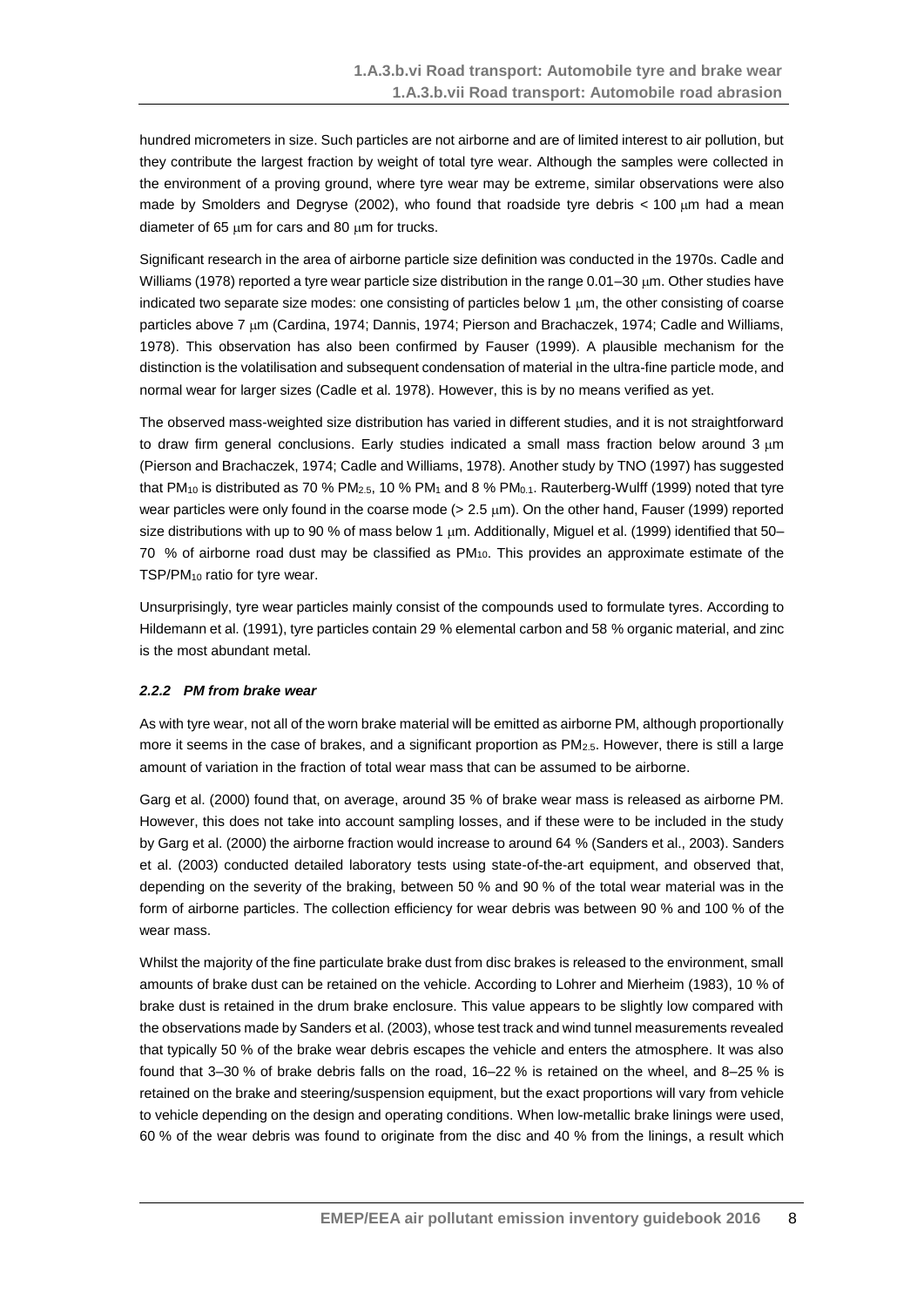could have implications concerning the interpretation of the results of studies which have only considered the brake linings.

Under controlled laboratory conditions, Cha et al. (1983) found that the diameters of airborne particles and deposited dust were generally similar, with a peak in the particle size distribution at 2.1-3.3 μm and around 10 % of particles in the sub-micron size range. The percentage of airborne particles was found to increase with vehicle speed. Data from the US Environmental Protection Agency (USEPA,1995) and Berdowski et al. (1997) indicated that 98 % (by mass) of airborne brake wear particles can be classified as PM<sub>10</sub>, whilst around 40 % of the PM<sub>10</sub> is PM<sub>2.5</sub>, 10 % is PM<sub>1</sub>, and 8 % is PM<sub>0.1</sub>. Garg et al. (2000) recorded airborne brake wear particle mass fractions smaller than 10 μm, 2.5 μm, and 0.1 μm of 88 %, 63 % and 33 % respectively. Sanders et al. (2003) gave PM<sub>10</sub> and PM<sub>1</sub> proportions of 80 % and 2 %. Different size distributions have been obtained elsewhere. Receptor modelling work by Abu-Allaban et al. (2003), using PM<sup>10</sup> and PM2.5 measurements, showed that the brake wear contribution was observed mainly in the PM<sub>10</sub> fraction, and that the PM<sub>2.5</sub> share of PM<sub>10</sub> was only 5-17 %. In any case, it appears that under normal driving conditions most airborne brake wear particles can be classified as  $PM_{10}$ , and a substantial proportion as  $PM_{2.5}$ . The mass mean diameter of brake wear debris reported by Garg et al. (2000) varied between 0.7 and 2.5 μm. It is possible that the high temperatures generated during braking can vaporise some of the brake pad material, and Garg et al. (2000) suggested that the volatile material may condense during measurement and contribute to the fine particle fraction. For three different types of brake lining, Sanders et al. (2003) observed a consistent mass-weighted size mean diameter over an urban driving cycle of around 5–6 μm. Under harsh braking conditions, the mass mean diameter was closer to 10 μm, and it was considered possible than a significant proportion of the wear debris could have been larger than 20 μm in diameter.

With regard to its chemical composition, brake wear material largely depends on the manufacturer, the application (car, truck, etc.) and the desired properties of the brake pads. Pads are expected to consist mainly of metals bound together with Si-based materials. Analyses by Legret and Pagotto (1999) and Hildemann et al. (1991) have shown a Fe contribution up to 46 %, Cu content of up to 14 %, organic material in the order of 13 %, and then several other metals, including Pb  $(-4 \%)$ , Zn  $(-2 \%)$ , Ca, Ba.

#### *2.2.3 PM from road surface wear*

Emission factors for road surface wear particles are even more difficult to quantify than those for tyre and brake wear, partly because the chemical composition of bitumen is too complex for quantification with chemical mass balance and receptor modelling, and partly because primary wear particles mix with road dust and re-suspended material.

Few studies have provided emission factors for road surface wear according to  $PM_{10}$  or any other metric. According to Fauser (1999), around 70 % by weight of airborne particles from bitumen range from 0.35  $\mu$ m to 2.8  $\mu$ m with a mean below 0.7  $\mu$ m. Based on the chemical analysis of filters collected in the Hatfield tunnel, followed by principal component analysis, Luhana et al. (2004) determined LDV and HDV emission factors for road surface wear of 3.1 mg/vkm and 29.0 mg/vkm respectively, but these values were considered to be highly uncertain.

Kupiainen et al. (2005) tested the 'sandpaper effect' using an indoor road simulator. A range of nonstudded (friction) and studded tyres were tested on a bituminous road surface with varying amounts of traction sand (two types of granite and one diabase). In the tests using non-studded tyres and no sand, PM<sub>10</sub> emission factors at 15 km/h and 30 km/h were 11 mg/vkm and 9 mg/vkm respectively. Following the addition of between 865 and 1 046  $g/m^2$  of traction sand, the PM<sub>10</sub> emission factor for non-studded tyres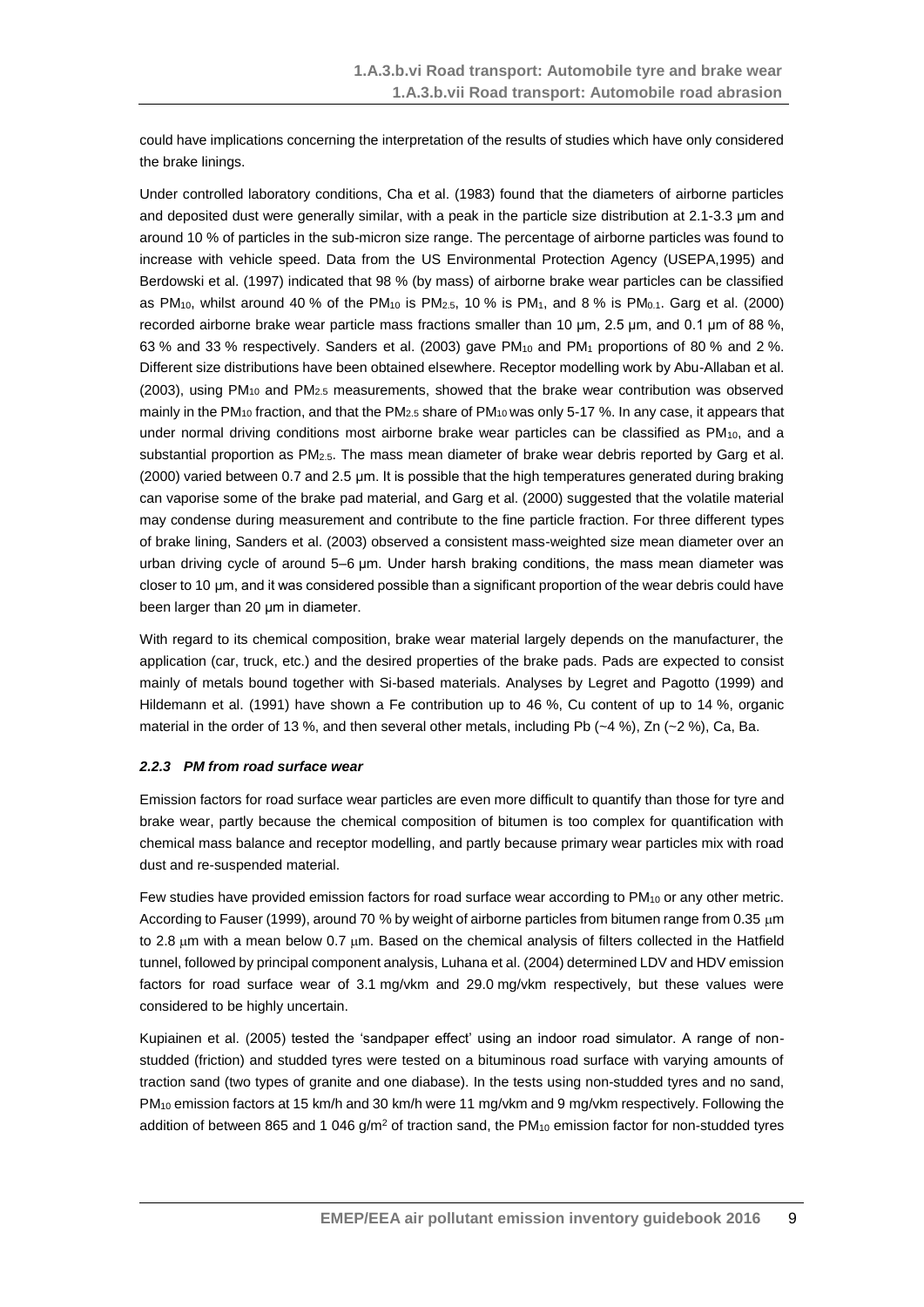increased to between 36 and 108 mg/vkm. In the case of studded tyres, the emission factor without traction sand was 17 mg/vkm at 15 km/h and 40 mg/vkm at 30 km/h. Following the addition of traction sand (865 to 2 112 g/m<sup>2</sup>), the emission factor increased to between 40 and 155 mg/vkm. The traction sand with the lowest resistance to fragmentation resulted in the highest airborne PM concentrations. Analysis of PM<sub>10</sub> filters revealed that more than 90 % of the particles collected were aluminosilicates, and therefore derived from the road surface and the traction sand. For non-studded tyres in the absence of traction sand, a maximum of 5 % of  $PM_{10}$  originated from the tyres. If it is assumed that, for non-studded tyres and no traction sand (i.e. conditions which might be more typical in Europe), 95 % of  $PM_{10}$  is due to road surface wear and 5 % due to tyre wear, this gives road surface and tyre wear emission factors of around 8.5 to 10.5 mg/vkm and around 0.5 to 0.6 mg/vkm respectively at low speeds. These findings contradict the view expressed by Kennedy et al. (2002) that in terms of the tyre/road surface wear interactions, any material loss is dominated by the wear material from the tyre treads.

The problem of quantifying particle emissions arising from road surface wear has been also tackled by Klimont et al. (2002), who proposed preliminary emission factors. These preliminary values have been adopted in this chapter.

## <span id="page-9-0"></span>**2.3 Controls**

From 1999, European Directive 98/12/EC enforced asbestos-free brake pads for all road vehicles. This does not necessarily affect the emission factor for brake wear, but it certainly has an impact on the chemical composition of the associated particles. There is no other legislation which deals specifically with PM emissions from tyres and brakes. Currently, efforts are focussing on the development of lowfriction tyres for fuel consumption and CO<sup>2</sup> benefits. Such tyres might also result in lower emissions of particles.

## <span id="page-9-1"></span>**2.4 Contribution of tyre, brake and road wear to total emissions**

It was estimated by CEPMEIP (2003) that tyre wear, brake wear and road surface wear contributed 24.7 % of TSP for the EU-15. However, the particle size distribution for each of these sources was assumed to be dominated by coarse particles, in contrast with vehicle exhaust emissions, such that this sector contributed substantially less to PM<sub>10</sub> and PM<sub>2.5</sub> (3.1 % and 1.7 % respectively). In addition, the Coordinated European Particulate Matter Emission Inventory Program (CEPMEIP) assumed that all tyre wear material became airborne PM.

However, this relatively small contribution from non-exhaust sources to  $PM_{10}$  emissions has not been observed universally. For example, according to Rauterberg-Wulff (1999) tyre wear was responsible for an annual PM<sub>10</sub> emission in Germany of 56–98 kt, whereas diesel exhaust emissions were responsible for around 76 kt of PM<sub>10</sub>. This would suggest that non-exhaust sources may be as significant as exhaust sources. Such variation in estimated annual emissions is likely to be due to the use of different methodological approaches, emission factors, and assumptions.

Resuspended particulate matter also contributes to the PM concentrations recorded by ambient air PM samplers, though re-suspension is not generally considered to be a primary particle emission source. On the other hand, the USEPA AP-42 model considers road slit loading as the predominant source for nonexhaust particle emissions, and assumes that most vehicle-related non-exhaust PM<sub>10</sub> arises from resuspension. However, this modelling approach has been criticised within US (Venkatram, 2000). Moreover, the UK Airborne Particle Expert Group (APEG, 1999) considers the model unsuitable for UK conditions and, to enable the model to be used in Berlin, Düring et al. (2002) had to fully recalibrate it on the basis of local experimental data. Due to the open discussion with regard to the definition of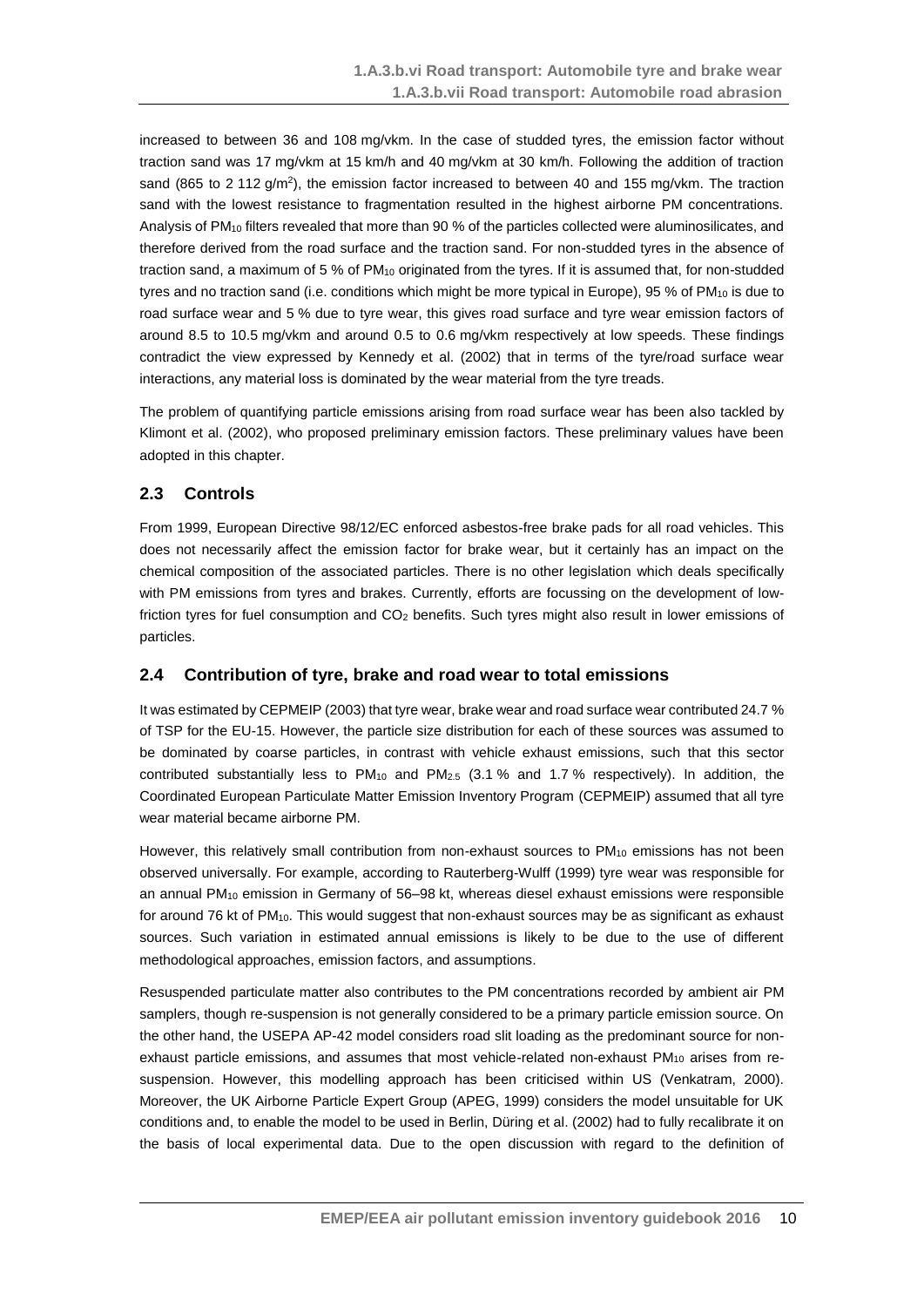resuspension as a primary source, and the uncertainty in the methods used for the estimation of its effect, no methodology to estimate PM concentrations from resuspension is provided in this chapter.

## <span id="page-10-0"></span>**2.5 Derivation of calculation methods**

In this chapter, a methodology is proposed which provides a common basis for calculating and comparing non-exhaust particle emissions in different countries.

The emission factors and calculation methods for the two NFR codes covered by the chapter were derived using the information available in the literature and a number of assumptions. More information can be found at the following web site[: http://vergina.eng.auth.gr/mech0/lat/PM10/.](http://vergina.eng.auth.gr/mech0/lat/PM10/)

## <span id="page-10-1"></span>**3 Calculation methods**

## <span id="page-10-2"></span>**3.1 Choice of method**

In Figure 3–1, a two-Tier procedure is presented to enable an appropriate method to be selected for estimating emissions from road vehicle tyre wear, brake wear and road surface wear.

If these source categories (when combined) represent a key source, or disaggregated activity data are available, then the Tier 2 method must be used for estimating emissions, otherwise the Tier 1 method can be used. No Tier 3 method has yet been developed.

However, for many national inventories it is probable that tyre, brake and road surface wear are not a key source, but that road transport combustion (NFR codes 1.A.3.b.i-v) *is* a key source. In these circumstances, the important activity data (vehicle-km for different vehicle categories disaggregated by speed) are required to calculate exhaust emissions. These are the same activity data as those required for the Tier 2 methodology presented here. Consequently, it is anticipated that no new activity data would be required for the estimation of emissions due to tyre wear, brake wear and road surface wear.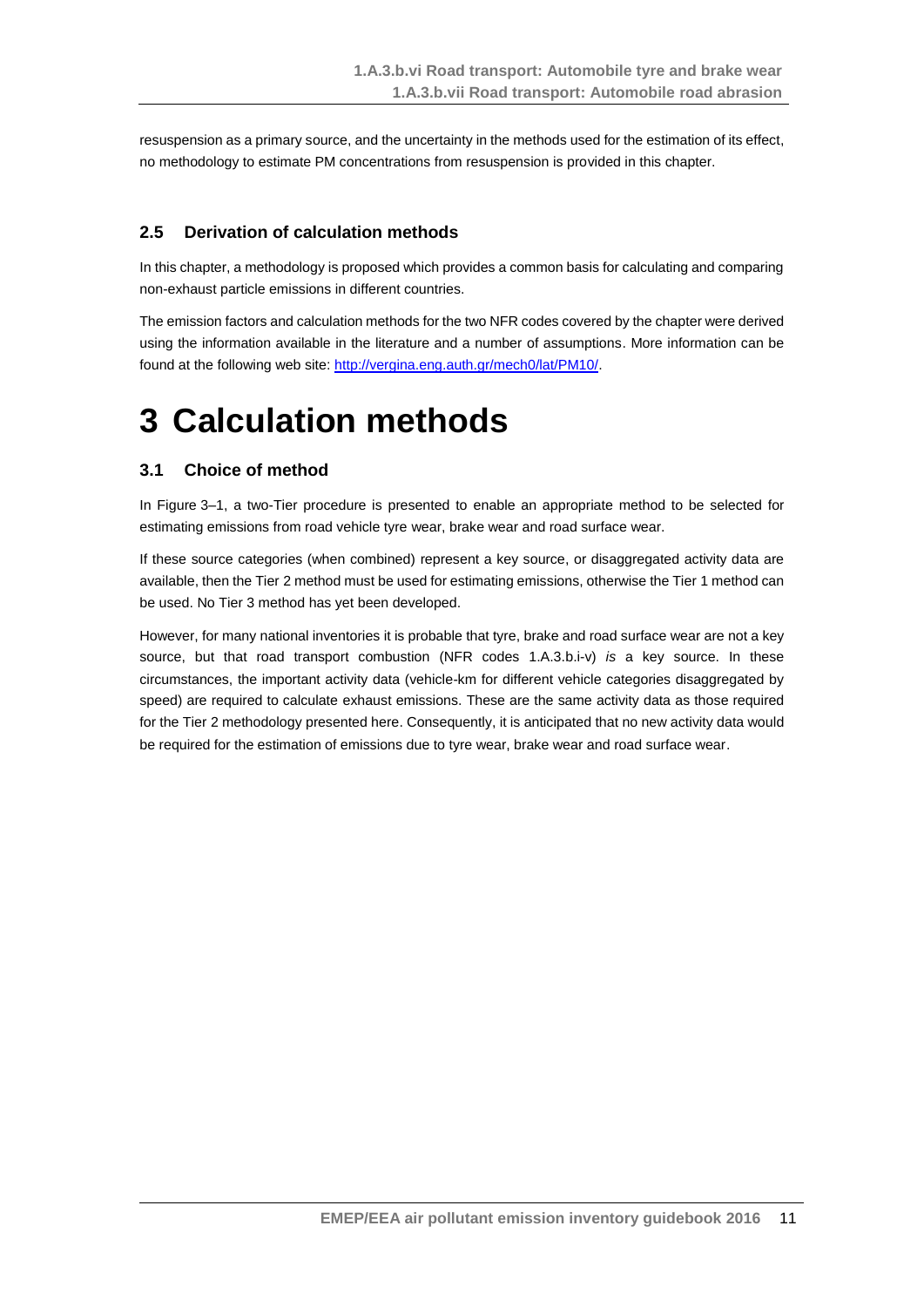

#### **Figure 3-1 Decision tree for vehicle tyre and brake wear and road surface wear**

### <span id="page-11-0"></span>**3.2 Tier 1 methodology**

#### *3.2.1 Algorithm*

In order to calculate emissions of TSP, PM<sub>10</sub> or PM<sub>2.5</sub> from (i) brake and tyre wear combined, and (ii) road surface wear, equation (1) can be used. This equation can be used to estimate emissions for a defined spatial and temporal resolution by selecting appropriate values for the fleet size and the activity (mileage). Emission factors are given as a function of vehicle category alone. Total traffic-generated emissions for each of the NFR codes can be estimated by summating the emissions from individual vehicle categories.

$$
TE = \sum_{j} N_j \times M_j \times EF_{i,j}
$$
 (1)

Where:

| ТE | $=$ total emissions of TSP, PM <sub>10</sub> or PM <sub>2.5</sub> for the defined time period and spatial<br>boundary [ɑ], |
|----|----------------------------------------------------------------------------------------------------------------------------|
| Ni | $=$ number of vehicles in category <i>j</i> within the defined spatial boundary,                                           |

M<sup>j</sup> = average mileage driven per vehicle in category *j* during the defined time period [km],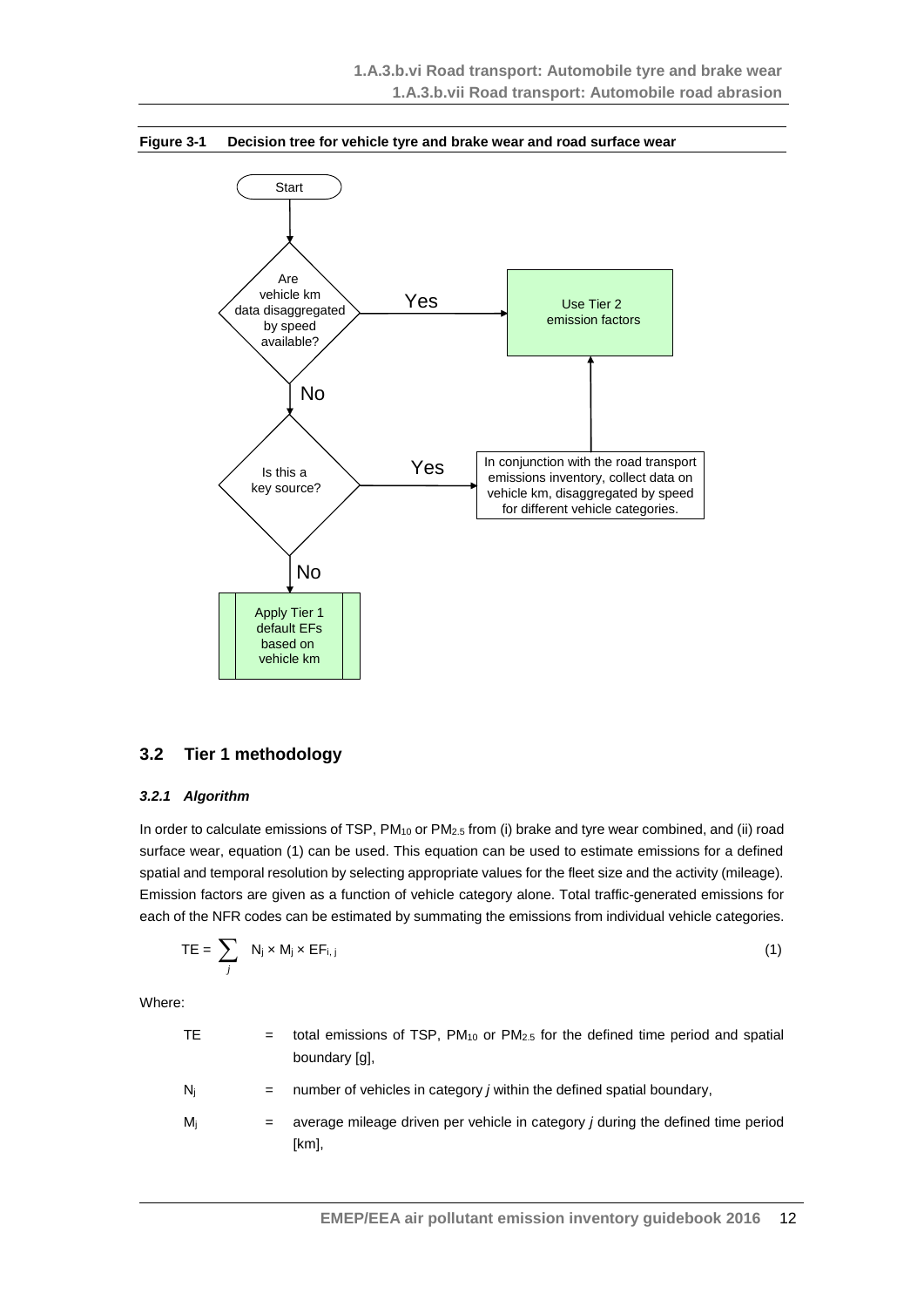$EF_{i,j}$  = mass emission factor for pollutant *i* and vehicle category *j* [g/km].

The indices are:

$$
= TSP, PM10, PM2.5
$$
  
= vehicle category (two-wheel vehicle, passenger car, light-duty truck, heavy-duty vehicle).

Two-wheel vehicles correspond to mopeds and motorcycles. Passenger cars are small or larger family cars used mainly for the carriage of people. Light-duty trucks include vans for the carriage of people or goods. Heavy-duty vehicles correspond to trucks, urban buses and coaches. More details on the vehicle classification and selection criteria can be found in Chapter 1.A.3.b Road transport.

### *3.2.2 Emission factors*

[Table](#page-12-0) 3-1 an[d Table](#page-13-1) 3-2 provide the emission factors for TSP, PM<sub>10</sub> and PM<sub>2.5</sub> and for the two NFR source categories (i.e. tyre and brake wear combined, and road surface wear). The Tier 1 emission factors have been estimated using the Tier 2 method and assuming some default emission values for vehicle characteristics.

|                            | <b>Tier 1 emission factors</b> |        |                                            |        |                         |                         |
|----------------------------|--------------------------------|--------|--------------------------------------------|--------|-------------------------|-------------------------|
|                            |                                | Code   | Name                                       |        |                         |                         |
| <b>NFR Source Category</b> |                                | 1A3bvi | Road vehicle tyre and brake wear           |        |                         |                         |
| Fuel                       |                                | N/A    |                                            |        |                         |                         |
|                            |                                |        |                                            |        | 95% confidence interval |                         |
| <b>Pollutant</b>           | Vehicle type                   | Value  | Unit                                       | Lower  | <b>Upper</b>            | <b>Reference</b>        |
| <b>TSP</b>                 | Two-wheelers                   | 0.0083 | $q$ km <sup>-1</sup> vehicle <sup>-1</sup> | 0.0064 | 0.0103                  | EMEP-Corinair B770 v1.0 |
| $PM_{10}$                  | Two-wheelers                   | 0.0064 | $q$ km <sup>-1</sup> vehicle <sup>-1</sup> | 0.0047 | 0.0081                  | EMEP-Corinair B770 v1.0 |
| PM <sub>2.5</sub>          | Two-wheelers                   | 0.0034 | $q$ km <sup>-1</sup> vehicle <sup>-1</sup> | 0.0026 | 0.0042                  | EMEP-Corinair B770 v1.0 |
| <b>TSP</b>                 | Passenger cars                 | 0.0182 | $q$ km <sup>-1</sup> vehicle <sup>-1</sup> | 0.0111 | 0.0262                  | EMEP-Corinair B770 v1.0 |
| $PM_{10}$                  | Passenger cars                 | 0.0138 | g $km^{-1}$ vehicle <sup>-1</sup>          | 0.0083 | 0.0195                  | EMEP-Corinair B770 v1.0 |
| $PM_{2.5}$                 | Passenger cars                 | 0.0074 | g km <sup>-1</sup> vehicle <sup>-1</sup>   | 0.0045 | 0.0107                  | EMEP-Corinair B770 v1.0 |
| <b>TSP</b>                 | Light duty trucks              | 0.0286 | $g \text{ km}^{-1}$ vehicle <sup>-1</sup>  | 0.0176 | 0.0362                  | EMEP-Corinair B770 v1.0 |
| $PM_{10}$                  | Light duty trucks              | 0.0216 | g $km^{-1}$ vehicle <sup>-1</sup>          | 0.0139 | 0.0272                  | EMEP-Corinair B770 v1.0 |
| PM <sub>2.5</sub>          | Light duty trucks              | 0.0117 | $q$ km <sup>-1</sup> vehicle <sup>-1</sup> | 0.0071 | 0.0148                  | EMEP-Corinair B770 v1.0 |
| <b>TSP</b>                 | Heavy duty vehicles            | 0.0777 | $q$ km <sup>-1</sup> vehicle <sup>-1</sup> | 0.0462 | 0.1318                  | EMEP-Corinair B770 v1.0 |
| $PM_{10}$                  | Heavy duty vehicles            | 0.0590 | g $km^{-1}$ vehicle <sup>-1</sup>          | 0.0500 | 0.0950                  | EMEP-Corinair B770 v1.0 |
| PM <sub>2.5</sub>          | Heavy duty vehicles            | 0.0316 | g $km^{-1}$ vehicle <sup>-1</sup>          | 0.0281 | 0.0541                  | EMEP-Corinair B770 v1.0 |
|                            |                                |        |                                            |        |                         |                         |

<span id="page-12-0"></span>

| Table 3-1 | Tier 1 emission factors for source category 1.A.3.b.vi, road vehicle tyre and brake |
|-----------|-------------------------------------------------------------------------------------|
|           | wear combined                                                                       |

Not estimated: PAHs, POPs, HCB, PCBs, dioxins and furans. Due to the relatively low chlorine content of tyres and brakes (chlorine is a constituent of POPs, PCBs and HCB), and the fact that abrasion is a relatively low-temperature process which does not promote the formation of PAHs, no significant emission of any of these species is expected. Therefore, no emission factors are proposed for Tier 1. The Tier 2 method suggests typical profiles for PAHs in tyre and brake wear.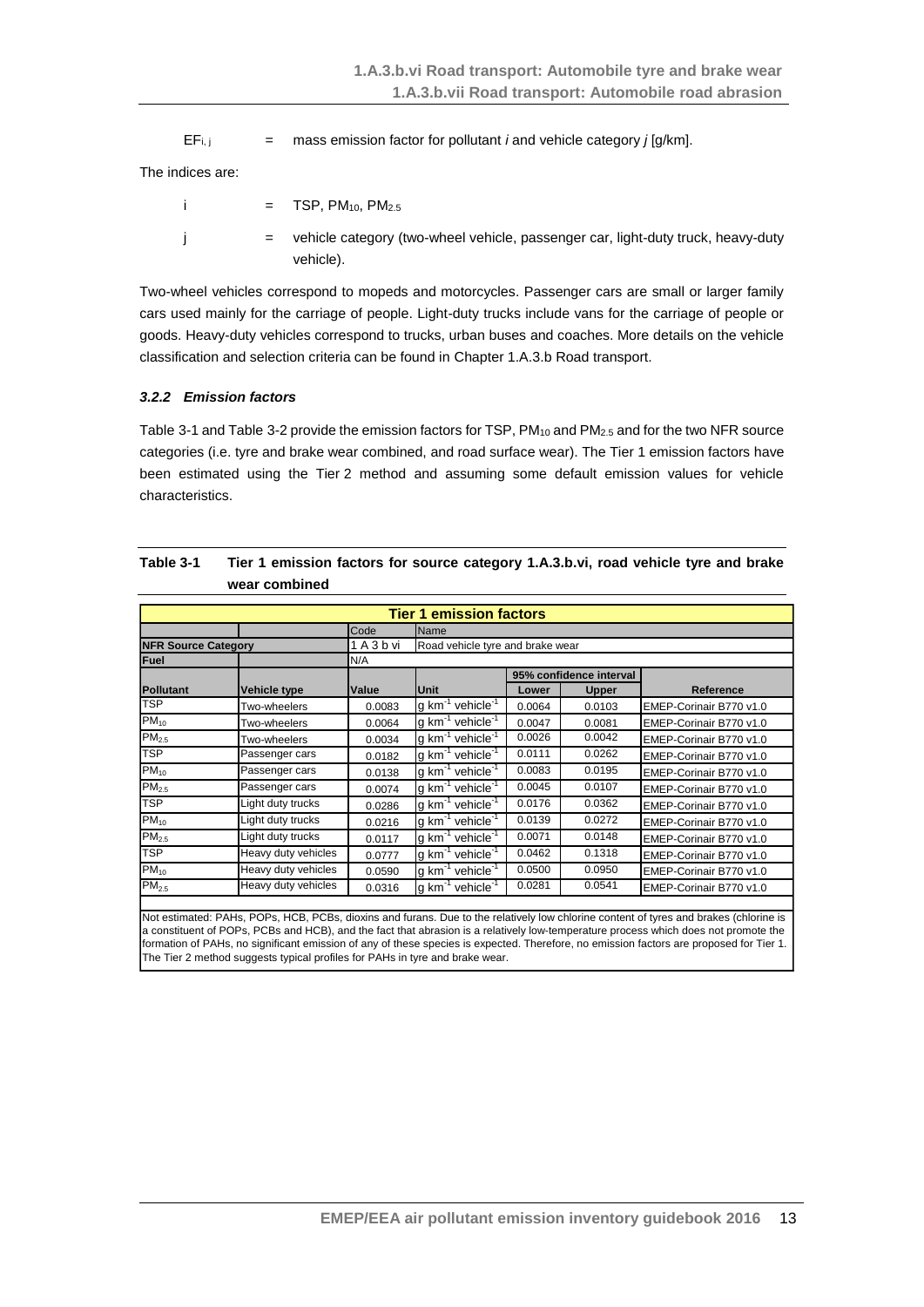|                            |                     |             | <b>Tier 1 emission factors</b>             |        |                         |                         |
|----------------------------|---------------------|-------------|--------------------------------------------|--------|-------------------------|-------------------------|
|                            |                     | Code        | Name                                       |        |                         |                         |
| <b>NFR Source Category</b> |                     | 1 A 3 b vii | Road surface wear                          |        |                         |                         |
| <b>Fuel</b>                |                     | N/A         |                                            |        |                         |                         |
|                            |                     |             |                                            |        | 95% confidence interval |                         |
| <b>Pollutant</b>           | <b>Vehicle type</b> | Value       | Unit                                       | Lower  | Upper                   | <b>Reference</b>        |
| TSP                        | Two-wheelers        | 0.0060      | $q$ km <sup>-1</sup> vehicle <sup>-1</sup> | 0.0036 | 0.0081                  | EMEP-Corinair B770 v1.0 |
| $PM_{10}$                  | Two-wheelers        | 0.0030      | g $km^{-1}$ vehicle <sup>-1</sup>          | 0.0018 | 0.0041                  | EMEP-Corinair B770 v1.0 |
| PM <sub>2.5</sub>          | Two-wheelers        | 0.0016      | g $km^{-1}$ vehicle <sup>-1</sup>          | 0.0010 | 0.0022                  | EMEP-Corinair B770 v1.0 |
| TSP                        | Passenger cars      | 0.0150      | g $km^{-1}$ vehicle <sup>-1</sup>          | 0.0090 | 0.0203                  | EMEP-Corinair B770 v1.0 |
| $PM_{10}$                  | Passenger cars      | 0.0075      | g $km^{-1}$ vehicle <sup>-1</sup>          | 0.0045 | 0.0101                  | EMEP-Corinair B770 v1.0 |
| PM <sub>2.5</sub>          | Passenger cars      | 0.0041      | g $km^{-1}$ vehicle <sup>-1</sup>          | 0.0024 | 0.0055                  | EMEP-Corinair B770 v1.0 |
| TSP                        | Light duty trucks   | 0.0150      | g $km^{-1}$ vehicle <sup>-1</sup>          | 0.0090 | 0.0203                  | EMEP-Corinair B770 v1.0 |
| $PM_{10}$                  | Light duty trucks   | 0.0075      | g $km^{-1}$ vehicle <sup>-1</sup>          | 0.0045 | 0.0101                  | EMEP-Corinair B770 v1.0 |
| PM <sub>2.5</sub>          | Light duty trucks   | 0.0041      | g km <sup>-1</sup> vehicle <sup>-1</sup>   | 0.0024 | 0.0055                  | EMEP-Corinair B770 v1.0 |
| <b>TSP</b>                 | Heavy duty vehicles | 0.0760      | g km <sup>-1</sup> vehicle <sup>-1</sup>   | 0.0456 | 0.1026                  | EMEP-Corinair B770 v1.0 |
| $PM_{10}$                  | Heavy duty vehicles | 0.0380      | g $km^{-1}$ vehicle <sup>-1</sup>          | 0.0228 | 0.0513                  | EMEP-Corinair B770 v1.0 |
| PM <sub>2.5</sub>          | Heavy duty vehicles | 0.0205      | g $km^{-1}$ vehicle <sup>-1</sup>          | 0.0123 | 0.0277                  | EMEP-Corinair B770 v1.0 |

#### <span id="page-13-1"></span>**Table 3-2 Tier 1 emission factors for source category 1.A.3.b.vii, road surface wear**

Not estimated: PAHs, POPs, HCB, PCBs, dioxins and furans. Due to the relatively low chlorine content of asphalt (chlorine is a constituent of POPs, PCBs and HCB), and the fact that abrasion is a relatively low-temperature process which does not promote the formation of PAHs, no significant emission of any of these species is expected. Therefore, no emission factors are proposed for Tier 1.

For comparative purposes, it is worth noting that the exhaust PM emission factors are generally considerably higher (typically 0.060 g/km for two-wheel, two-stroke vehicles, 0.040 g/km for diesel passenger cars, 0.080 g/km for diesel light-duty trucks and 0.30 g/km for diesel heavy vehicles).

Fractions of BC of wear PM are provided in the Danish inventory based on COPERT calculations and are shown in [Table](#page-13-2) 3-3.

<span id="page-13-2"></span>

| Table 3-3 | <b>Tier 1 BC fractions</b> |
|-----------|----------------------------|
|           |                            |

| Vehicle category       | f-BC Brake/Tyre<br>wear | f-BC road abrasion |
|------------------------|-------------------------|--------------------|
| Two-wheelers           | 0.12                    |                    |
| Passenger cars         | 0.10                    |                    |
| Light duty vehicles    | 0.10                    | -                  |
| Heavy duty<br>vehicles | 0.10                    |                    |

#### *3.2.3 Activity data*

The relevant activity statistics for Tier 1 are the number of vehicles in each defined category, and the average mileage driven per vehicle in each defined category (or their product, i.e. the total vehicle-km for each defined category).

### <span id="page-13-0"></span>**3.3 Tier 2 methodology**

#### *3.3.1 Algorithm for tyre and brake wear*

The Tier 2 methodology expands upon the Tier 1 methodology to take account of the speed-dependency of tyre and brake wear, and is based on the 'Detailed Methodology' in the previous version of the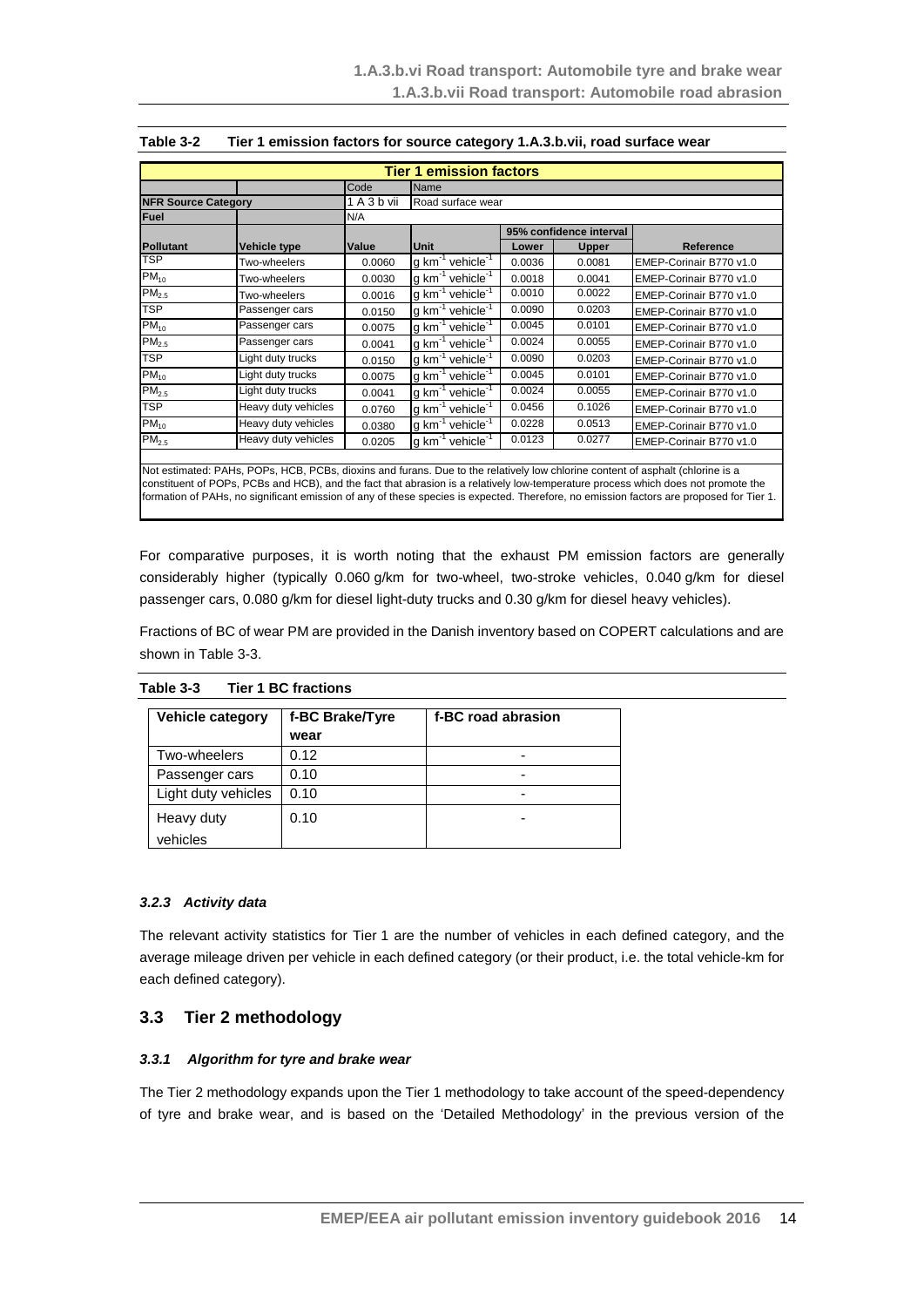Guidebook. Emissions for additional particle size metrics (PM<sub>1</sub> and PM<sub>0.1</sub>) can also be calculated with this method.

The following general equation is used to estimate emissions from tyre wear and brake wear separately:

$$
TE = \sum_{j} N_{j} \times M_{j} \times EF_{TSP,s,j} \times f_{s,j} \times S_{s}(V)
$$
 (2)

Where:

| TE.         | $=$ | total emission for the defined time period and spatial boundary [g],                     |
|-------------|-----|------------------------------------------------------------------------------------------|
| $N_i$       | $=$ | number of vehicles in category <i>j</i> within the defined spatial boundary,             |
| $M_i$       | $=$ | mileage [km] driven by each vehicle in category <i>j</i> during the defined time period, |
| EFTSP, s, i |     | $=$ TSP mass emission factor for vehicles in category $j$ [g/km],                        |
| $F_s$ , i   | $=$ | mass fraction of TSP that can be attributed to particle size class i,                    |
| $S_s(V)$    | $=$ | correction factor for a mean vehicle travelling speed V.                                 |
|             |     |                                                                                          |

The index *j* relates to the vehicle category (similar to eq.1). The index *s* refers to the source of PM, i.e. tyre (*T*) or brake (*B*) wear. The particle size classes *i* are TSP, PM<sub>10</sub>, PM<sub>2.5</sub>, PM<sub>1</sub> and PM<sub>0.1</sub>.

#### *3.3.2 Emission factors for tyre and brake wear*

#### **Emission factors for tyre wear**

TSP emission factors for different vehicle classes are given in Table 3–3. The emission factors are based on available experimental data. It should be noted that the TSP emission factors do not assume that all tyre wear material is transformed into suspended particulate, as a large fraction of tyre rubber may be produced as dust fall particles or larger shreds (e.g. under heavy braking).

| Table 3-4 | TSP emission factors for source category 1.A.3.b.vi, road vehicle tyre wear |
|-----------|-----------------------------------------------------------------------------|
|-----------|-----------------------------------------------------------------------------|

| Vehicle class       | <b>TSP emission</b><br>factor (g/km) | <b>Uncertainty range</b><br>(g/km) | <b>Quality code</b> |
|---------------------|--------------------------------------|------------------------------------|---------------------|
| Two-wheel vehicles  | 0.0046                               | 0.0042-0.0053                      | в                   |
| Passenger cars      | 0.0107                               | 0.0067-0.0162                      | в                   |
| Light-duty trucks   | 0.0169                               | 0.0088-0.0217                      | в                   |
| Heavy-duty vehicles | Equation 3                           | 0.0227-0.0898                      | $B-C$               |

Note:

B: Emission factors non-statistically significant based on a small set of measured re-evaluated data.

C: Emission factors estimated on the basis of available literature.

For BC emission factor estimation it is proposed to use a BC fraction of TSP of 0.153, c.f. Appendix B.

For heavy-duty vehicles the emission factor needs to take vehicle size (by the number of axles) and load into account. These are introduced by the equation:

$$
EF_{TSP,T,HDV} = \frac{N_{axle}}{2} \cdot LCF_T \cdot EF_{TSP,T,PC}
$$

(3)

Where,

EFTSP, T, HDV = the TSP emission factor  $[g/km]$  for tyre wear from heavy-duty vehicles,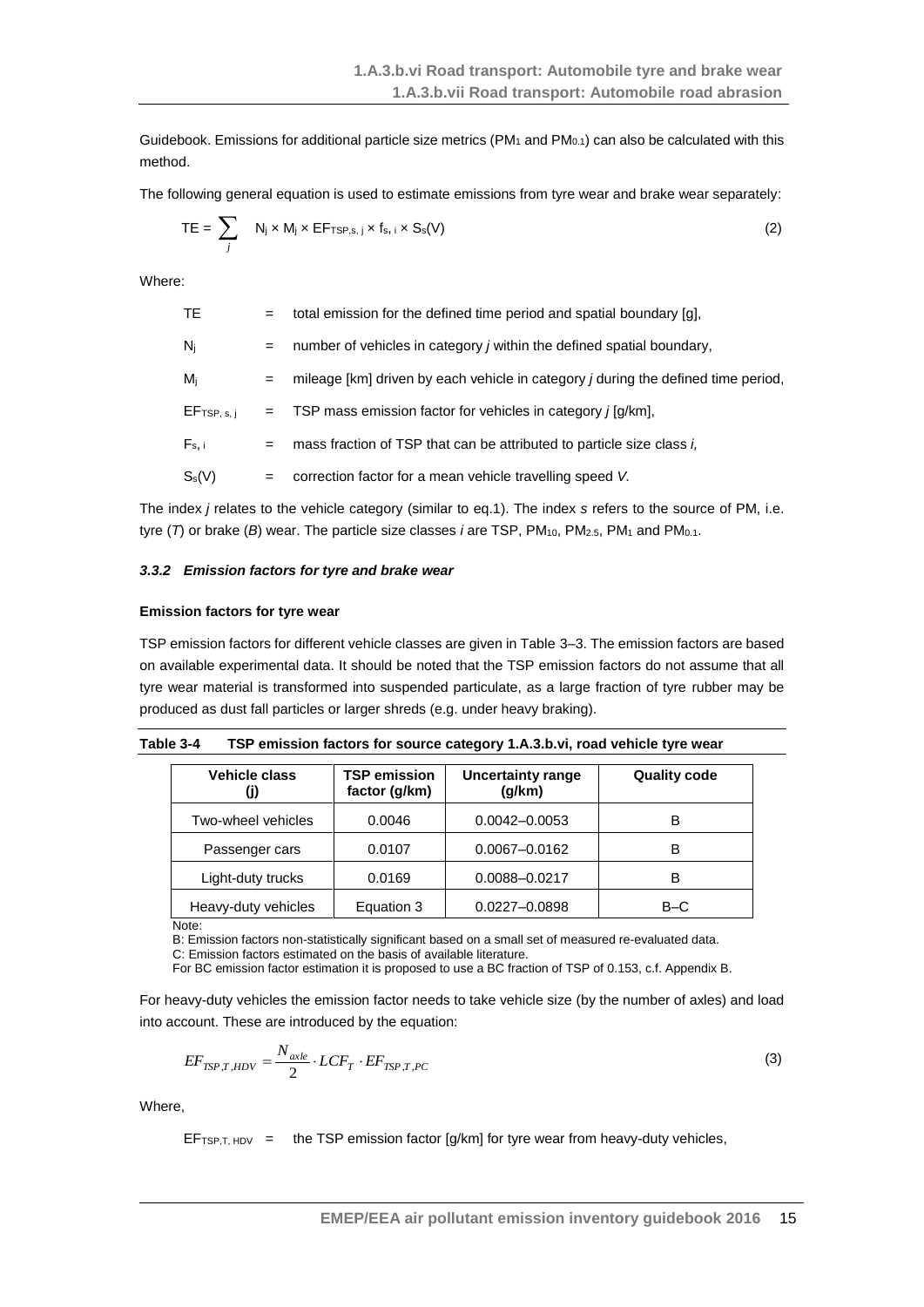| Naxle                                    | $=$ number of truck axles,                                                  |
|------------------------------------------|-----------------------------------------------------------------------------|
| ${\sf LCF_T}$ . The set of ${\sf LCF_T}$ | $=$ a load correction factor for tyre wear,                                 |
|                                          | $E_{TSP, TPC}$ = the TSP emission factor for tyre wear from passenger cars, |

and

$$
LCF_T = 1.41 + (1.38 \times LF)
$$
 (4)

LF is the load factor, ranging from 0 for an empty truck to 1 for a fully laden one. The same equations can be used for trucks, urban buses and coaches.

The load correction factor — which accounts for the load carried by the truck or bus — has been derived by linear regression on experimental data.

A typical size profile for the TSP emitted by tyre wear has been obtained by combining information from the literature, as discussed in subsection 2.2.1. Based on this information, the mass fraction of TSP in the different particle size classes is shown in Table 3-4. A value of 0.6 has been selected as the  $PM_{10}/TSP$ ratio for tyre wear in order to derive TSP values where only PM<sub>10</sub> emission factors are available in the literature.

| Table 3-5 | Size distribution of tyre wear particles |  |  |
|-----------|------------------------------------------|--|--|
|-----------|------------------------------------------|--|--|

| Particle size class (i) | Mass fraction $(f_{T,i})$ of TSP |
|-------------------------|----------------------------------|
| TSP                     | 1.000                            |
| $PM_{10}$               | 0.600                            |
| PM <sub>2.5</sub>       | 0.420                            |
| PM <sub>1</sub>         | 0.060                            |
| PM <sub>0.1</sub>       | 0.048                            |
|                         |                                  |

A speed correction is required to account for the different wear factors of the tyre depending on the vehicle speed. [Figure](#page-16-0) 3–-2 shows the speed correction, based on the findings of Luhana et al. (2002). It should be noted that, as in the case of exhaust emission factors, vehicle speed corresponds to mean trip speed and not constant travelling speed. Tyre wear decreases as mean trip speed increases, probably because braking and cornering are more frequent in urban driving than in motorway driving.

The mathematical expression of [Figure](#page-16-0) 3–-2 is:

| $V < 40$ km/h:         | $S_T(V) = 1.39$                    |     |
|------------------------|------------------------------------|-----|
| 40 km/h ≤ V ≤ 90 km/h: | $S_T(V) = -0.00974 \cdot V + 1.78$ | (5) |
| V > 90 km/h:           | $S_T(V) = 0.902$                   |     |

Note that  $S_T(V) = 1$  when the mean trip speed is 80 km/h, and stabilises below 40 km/h and above 90 km/h due to the absence of any experimental data. Also, although the proposed equation has been obtained from measurements on passenger cars, it is to be used for all vehicle categories.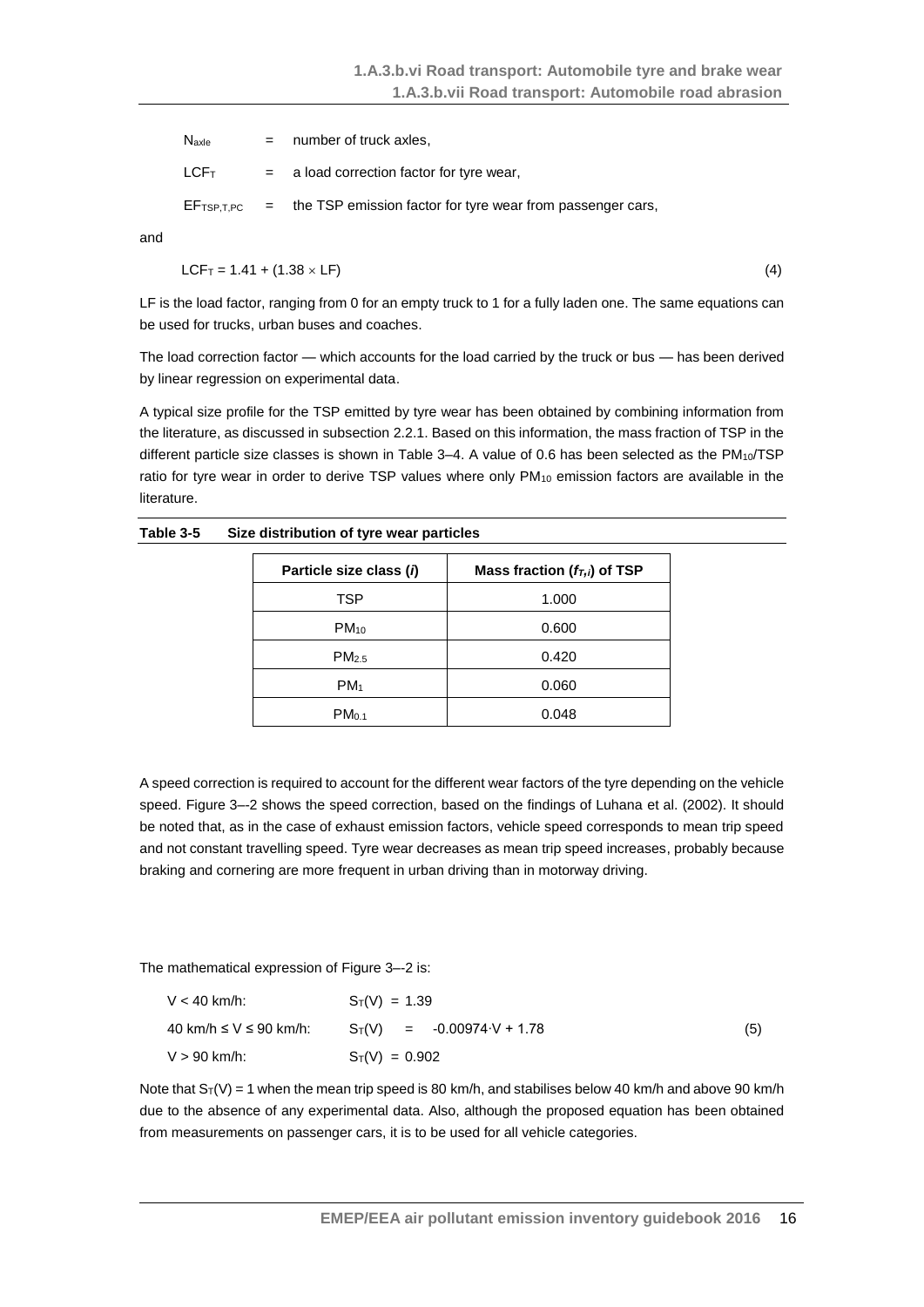<span id="page-16-0"></span>**Figure 3–-2 Speed correction factor for tyre wear particle emissions**



#### **Emission factors for brake wear**

The TSP emission factors for brake wear particles are given in Table 3–5, together with the range and a quality code for the emission factor.

| Table 3-6 | TSP emission factors for source category 1.A.3.b.vi, road vehicle brake wear |  |  |  |
|-----------|------------------------------------------------------------------------------|--|--|--|
|-----------|------------------------------------------------------------------------------|--|--|--|

| Vehicle category    | <b>TSP emission factor</b><br>(g/km) | Range<br>(g/km)   | <b>Quality code</b> |
|---------------------|--------------------------------------|-------------------|---------------------|
| Two-wheel vehicles  | 0.0037                               | $0.0022 - 0.0050$ | D                   |
| Passenger cars      | 0.0075                               | $0.0044 - 0.0100$ | в                   |
| Light-duty trucks   | 0.0117                               | $0.0088 - 0.0145$ | В                   |
| Heavy-duty vehicles | Equation 6                           | $0.0235 - 0.0420$ | B-C                 |
| Note                |                                      |                   |                     |

Quality codes:

B: emission factors non statistically significant based on a small set of measured re-evaluated data;

C: emission factors estimated on the basis of available literature;

D: emission factors estimated applying similarity considerations and/or extrapolation.

For BC emission factor estimation it is proposed to use a BC fraction of TSP of 0.0261, c.f. Appendix B.

The heavy-duty vehicle emission factor is calculated by adjusting the passenger car emission factor to fit heavy-duty vehicle experimental data:

$$
EF_{TSP,B,HDV} = 3.13 \cdot LCF_B \cdot EF_{TSP,B,PC}
$$

In equation 6, 3.13 is an empirical factor derived from experimental data and LCF $_B$  is defined in a similar way to LCF<sub>T</sub> and can be determined again by linear regression on experimental data by the equation:

$$
LCF_B = 1 + 0.79 \times LF \tag{7}
$$

LF again has the value of 0 for an empty vehicle and 1 for a fully laden one. Equations 6 and 7 are used for trucks, urban buses and coaches.

The mass fraction of TSP in the different particle size classes is shown in Table 3–6.

(6)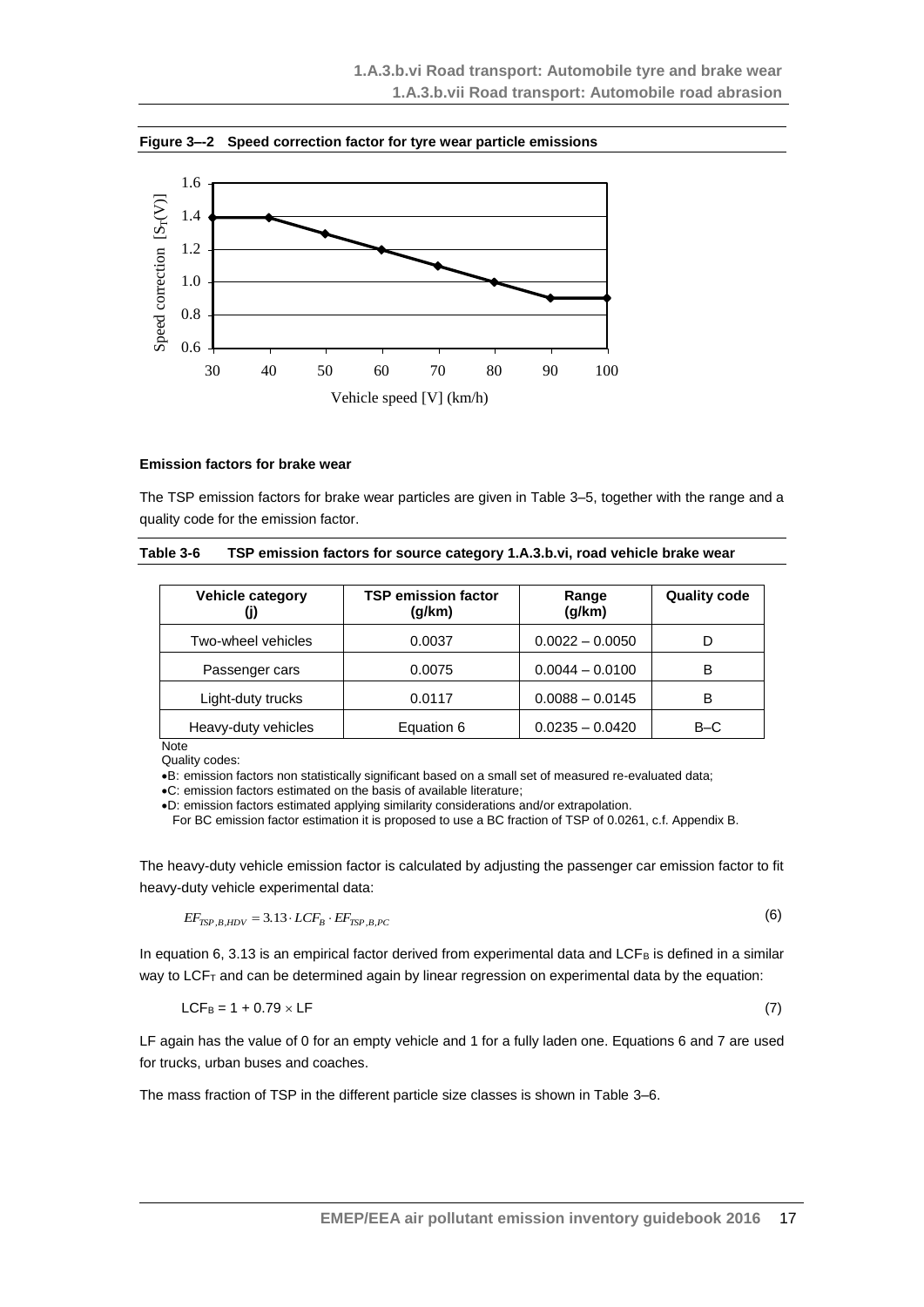| Particle size class (i) | Mass fraction $(f_{B,i})$ of TSP |
|-------------------------|----------------------------------|
| TSP                     | 1.000                            |
| $PM_{10}$               | 0.980                            |
| PM <sub>2.5</sub>       | 0.390                            |
| PM <sub>1</sub>         | 0.100                            |
| PM <sub>0.1</sub>       | 0.080                            |

The speed correction factor for the case of brake wear is given in Figure 3–3, and the mathematical expression of  $S_B(V)$  is given in equation 8.



**Figure 3–3 Speed correction factor for brake wear particle emissions**

In this case, the speed correction is normalised for a speed of 65 km/h, and the slope is generally larger than for tyre wear because brake wear is negligible at high motorway speeds when limited braking occurs. Again, although the proposed equation has been obtained from measurements on passenger cars, it is to

#### *3.3.3 Algorithm and emission factors for road surface wear*

 $V > 95$  km/h:  $S_B(V) = 0.185$ 

be used for all vehicle categories.

There is very little information on airborne particle emissions from road surface wear. Emissions are calculated according to the equation:

$$
TE_{R; i} = \sum_{j} N_{j} \times M_{j} \times EF_{R; j} \times f_{R; i}
$$
 (9)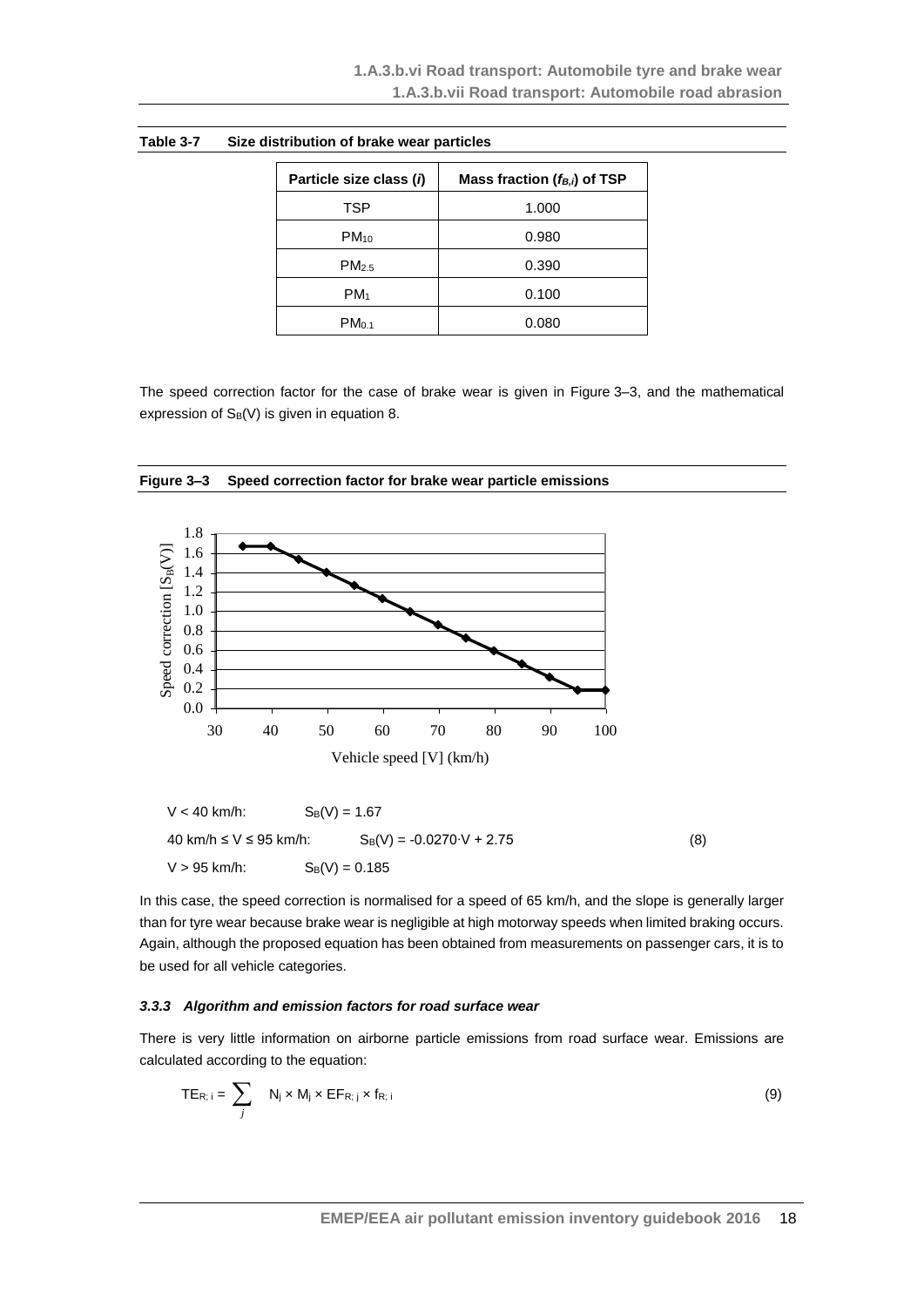where:

| $TE_{R:i}$  | $=$ | total emission of pollutant <i>i</i> from road surface wear for the defined time period<br>and spatial boundary [g], |
|-------------|-----|----------------------------------------------------------------------------------------------------------------------|
| $N_i$       | $=$ | number of vehicles in category j within the defined spatial boundary,                                                |
| $M_i$       | $=$ | mileage driven by vehicles in category <i>j</i> during the defined time period [km],                                 |
| $EF_{R; i}$ | $=$ | TSP mass emission factor from road wear for vehicles in category $j$ [g/km],                                         |
| $f_{R; i}$  | $=$ | mass fraction of TSP from road surface wear that can be attributed to particle<br>size class i.                      |

The detailed methodology only provides a mass-weighted size classification of road surface wear particles based on the work of Klimont et al. (2002). Preliminary TSP emission factors for road surface wear are shown in Table 3–7. These TSP values should correspond to primary particles from road surface wear, but they are based on limited information and are highly uncertain. The mass fraction of TSP in the different particle size classes is shown in Table 3–8.

| Table 3-8 |  |  | TSP emission factors from road surface wear |
|-----------|--|--|---------------------------------------------|
|-----------|--|--|---------------------------------------------|

| <b>Vehicle category</b> | <b>Emission factor</b><br>(g/km) | <b>Quality code</b> |
|-------------------------|----------------------------------|---------------------|
| Two-wheel vehicles      | 0.0060                           | $C-D$               |
| Passenger cars          | 0.0150                           | $C-D$               |
| Light-duty trucks       | 0.0150                           | $C-D$               |
| Heavy-duty vehicles     | 0.0760                           | C–D                 |

Note:

Quality codes:<br>• C: em

emission factors estimated on the basis of available literature; D: emission factors estimated applying similarity considerations and/or extrapolation.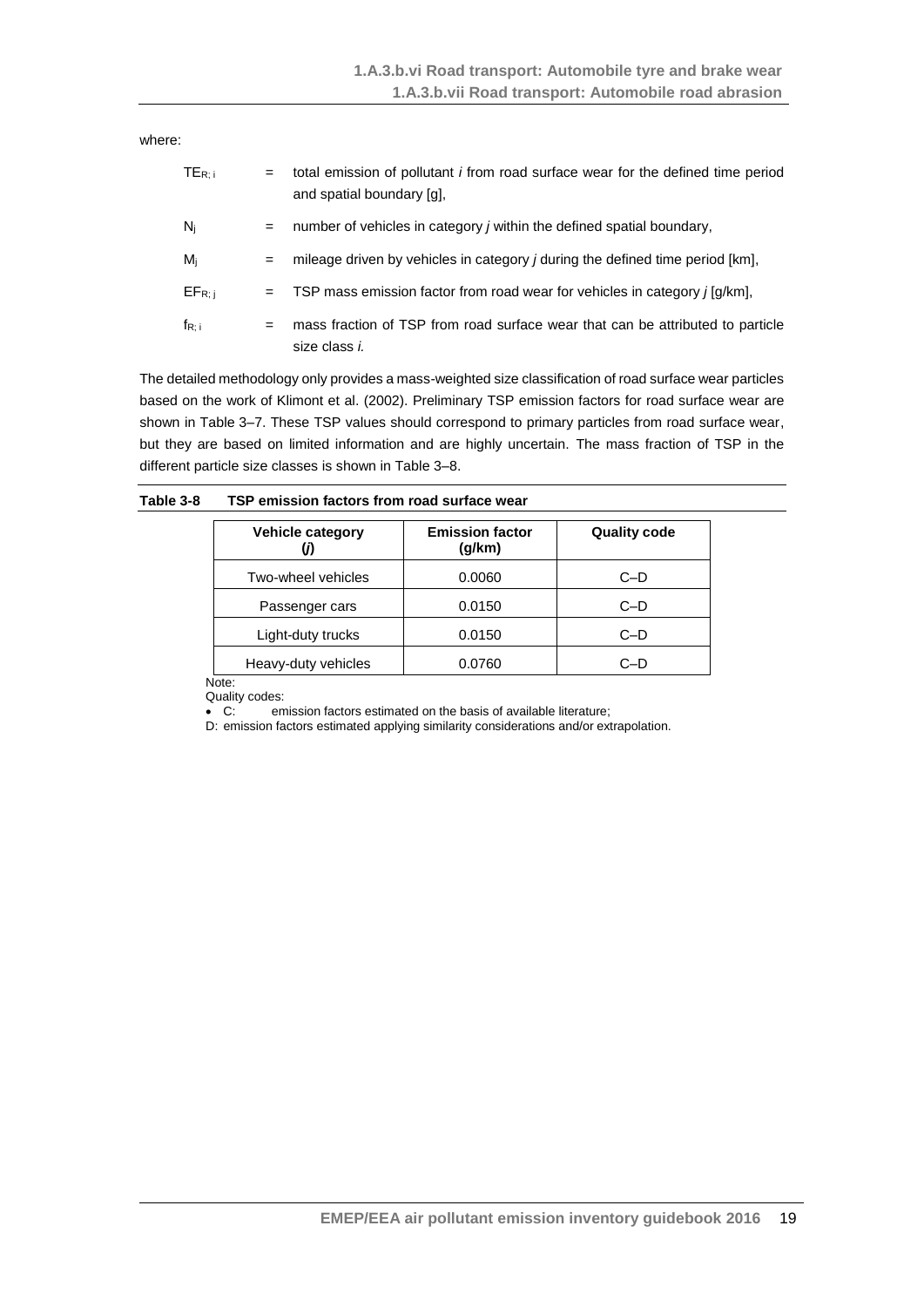| Particle size class (i) | Mass fraction $(f_{R,i})$ of TSP |
|-------------------------|----------------------------------|
| TSP                     | 1.00                             |
| $PM_{10}$               | 0.50                             |
| PM <sub>2.5</sub>       | በ 27                             |

#### **Table 3-9 Size distribution of road surface wear particles**

Due to the lack of appropriate experimental data, no emission factors are included for road surface wear associated with the use of studded tyres, although it is recognised that in some countries this may be an important particle source.

#### *3.3.4 Abatement*

Technology abatement approach not relevant for this methodology.

#### *3.3.5 Activity data*

Information on activity statistics relevant to tyre, brake and road surface wear may be found in Chapter 1.A.3.b Road transport concerning exhaust emissions from road transport.

## <span id="page-19-0"></span>**3.4 Species profiles**

For a detailed list of organic compounds and PAHs, the reader should refer to the work of Rogge et al. (1993) which is, however, based on a single-tyre type and a single brake pad. Instead of quoting the very extensive list of compounds, we focus on the four PAHs relevant for the United Nations Economic Commission for Europe Persistent Organic Pollutants' (UNECE POPs) protocol (B[b]F, B[k]F, B[a]P, I[1,2,3-cd]P) (Table 3–9).

#### **Table 3-10 Brake and tyre debris-bound PAHs**

| Compound               | <b>Tyre wear</b><br>(ppm wt.) | <b>Brake wear</b><br>(ppm wt.) |
|------------------------|-------------------------------|--------------------------------|
| Benzo(a)pyrene         | 3.9                           | 0.74                           |
| Benzo(b)fluoranthene   | 0                             | 0.42                           |
| Benzo(k)fluoranthene   |                               | 0.62                           |
| Indeno(1,2,3-cd)pyrene |                               | -                              |

Table 3–10 provides the speciation of tyre and brake wear into different elements, ions, elemental carbon and organic carbon. Several sources have been used to provide this speciation, and for this reason a mean value and the minimum and maximum values are shown. In several instances a large range is reported. This is obviously due to the variety of materials and sources used to manufacture tyre tread and brake linings, and a larger sample of materials needs to be studied. At present, due to the absence of such information, the 'mean' value is a non-weighted average of values given in different reports. Sources for the ranges of Table 3–10 include Brewer (1997), Hewitt and Rashed (1990), Hildemann et al. (1991), Hillenbrand et al. (2004), Hjortenkrans et al. (2007), Legret and Pagotto (1999), Malmqvist (1983), von Uexküll et al. (2005), VROM (1997), and Westerlund (2001). In the Guidebook 2008 version of the chapter,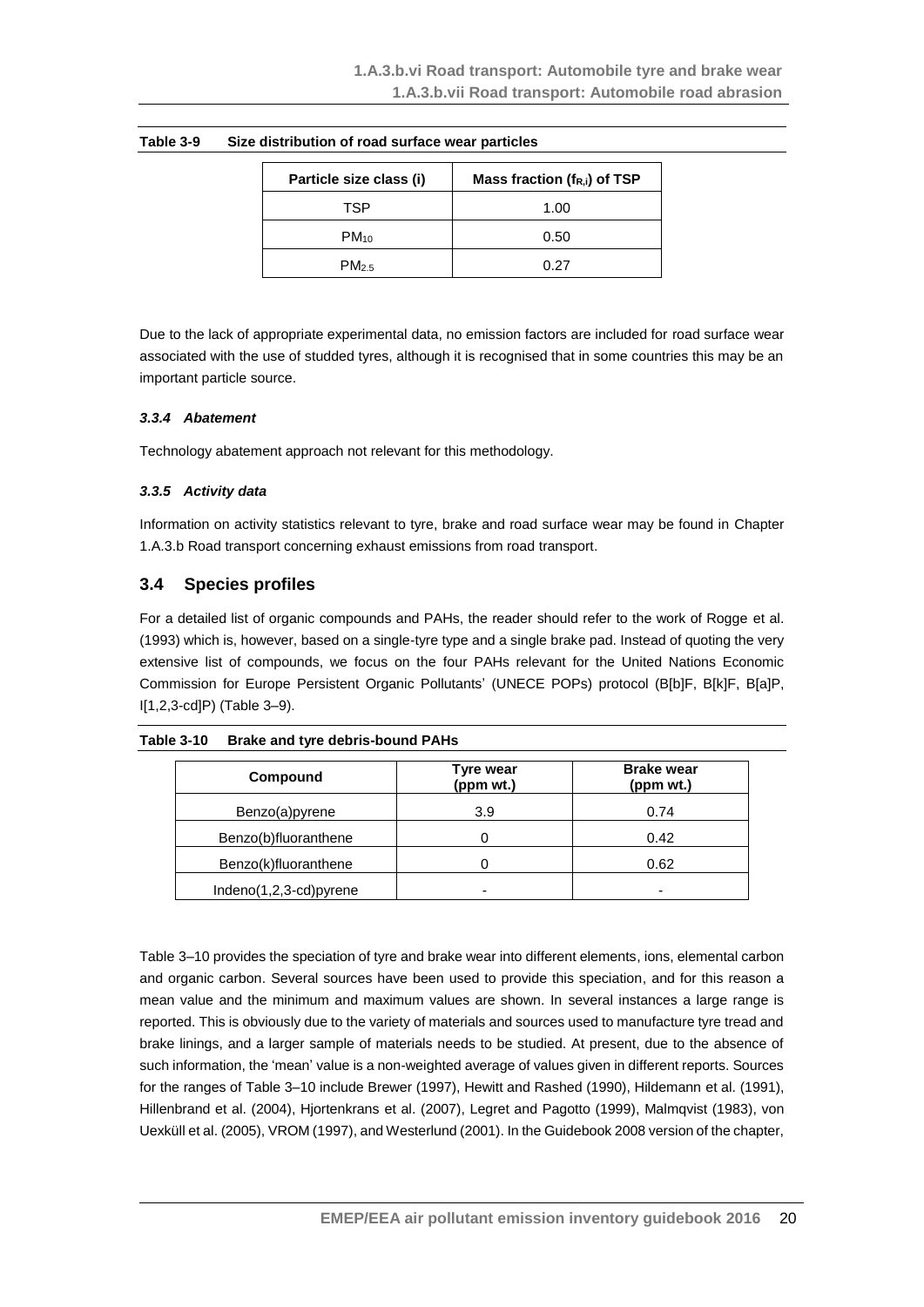the content of tyre and break in As, Cd, Cr, Ni, and Pb was revised with information that came by revisiting the Espreme emission factors (Kummer, U., 2008).

In terms of BC, and in the absence of better information, EC values quoted in [Table](#page-21-0) 3-12 can be used as proxies for BC as well. For road abrasion, the values o[f Table](#page-20-0) 3-11, originating from Kupiainen and Klimont (2004) can be used.

<span id="page-20-0"></span>

| Table 3-11 | BC and OC ratios to be used for road abrasion. |
|------------|------------------------------------------------|
|------------|------------------------------------------------|

| Category      | f-BC   | $f-OC$ | $+/-$ uncertainty (%) |
|---------------|--------|--------|-----------------------|
| Road abrasion | 0.0106 | 0.135  | 50                    |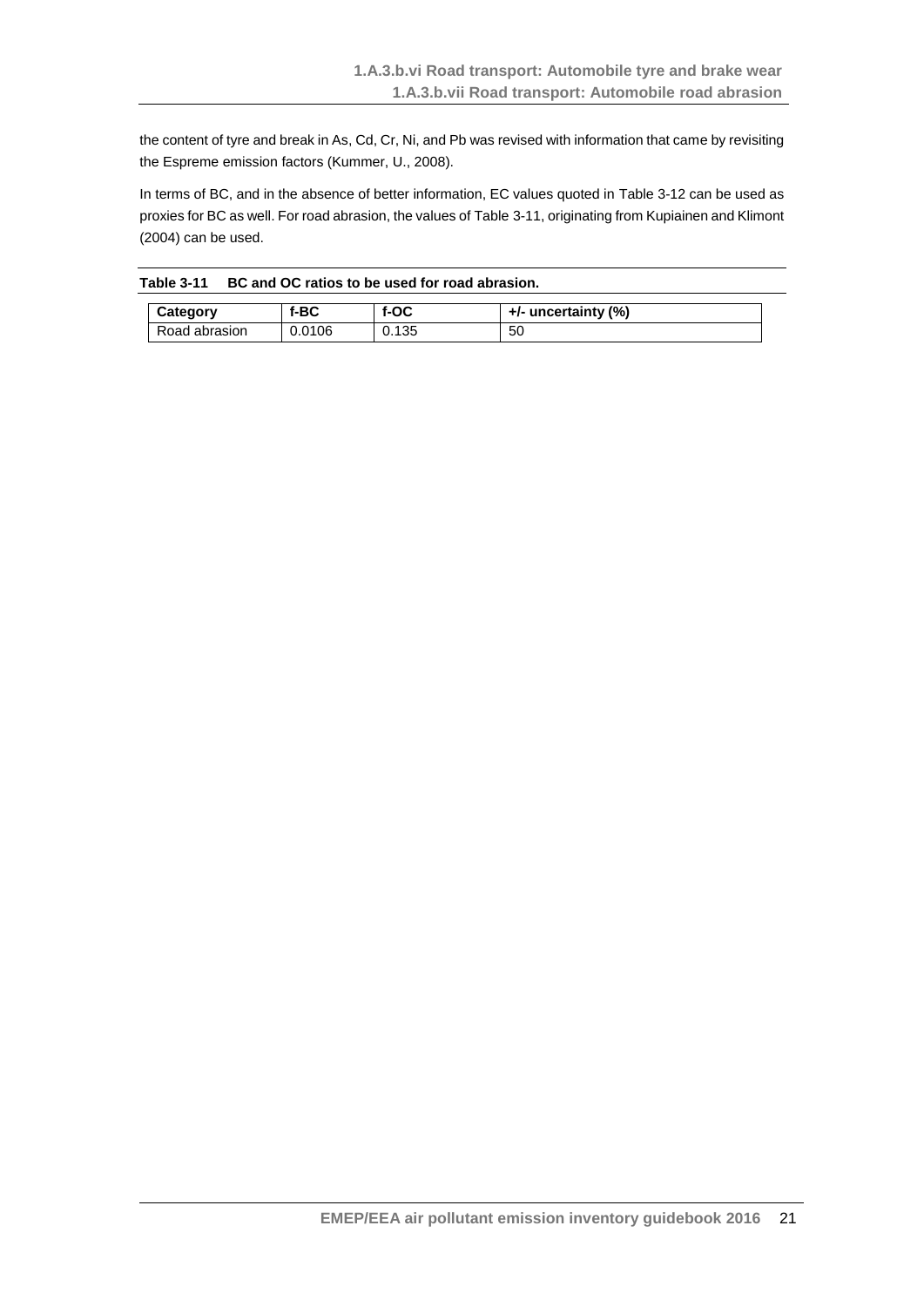## <span id="page-21-0"></span>**Table 3-12 Composition of tyre and brake wear in terms of various metals, ions, and elemental and organic carbon (in ppm wt.)**

|                          |                   | <b>Elemental Speciation</b> |       |                   |              |                  |  |  |
|--------------------------|-------------------|-----------------------------|-------|-------------------|--------------|------------------|--|--|
| Element                  |                   | Tyre                        |       |                   | <b>Break</b> |                  |  |  |
|                          | Mean              | Min                         | Max   | Mean              | Min          | Max              |  |  |
| Ag                       | 0.1               | $\overline{0.1}$            | 0.1   |                   |              |                  |  |  |
| AI                       | 324               | 81.0                        | 470   | 2050              | 330          | 3770             |  |  |
| As                       | 3.8               | 1.6                         | 6.0   | 67.5              | 10.0         | 130.0            |  |  |
| Ba                       | 125.0             | 0.9                         | 370   | 38520             | 2640         | 74400            |  |  |
| Br                       | 20.0              |                             |       | 40.0              |              |                  |  |  |
| Ca                       | 892               | 113.0                       | 2000  | 7700              | 1100         | 14300            |  |  |
| $\overline{\text{Cd}}$   | $\overline{4.7}$  | 1.4                         | 9.0   | 22.4              | 1.5          | $\frac{1}{57.0}$ |  |  |
| Cl                       | 520               |                             |       | 1500              |              |                  |  |  |
| $Cl-$                    | 600               |                             |       | 1500              |              |                  |  |  |
| $\overline{\mathrm{Co}}$ | 12.8              | 0.9                         | 24.8  | 6.4               |              |                  |  |  |
| $\overline{\text{Cr}}$   | $\overline{23.8}$ | $\overline{2.0}$            | 61.0  | 2311              | 115          | 8050             |  |  |
| $\overline{\mathrm{Cu}}$ | 174               | $\overline{1.8}$            | 490   | 51112             | 370          | 142000           |  |  |
| $\overline{EC}$          | 153000            |                             |       | 26100             |              |                  |  |  |
| Fe                       | 1712              | 2.1                         | 4600  | 209667            | 115000       | 399000           |  |  |
| $\overline{K}$           | 280               | 180.0                       | 380   | 523.5             | 190          | 857              |  |  |
| Li                       | $\overline{1.3}$  | 0.2                         | 2.3   | $\overline{55.6}$ |              |                  |  |  |
| $Mg2+$                   | 166               | 32.0                        | 360   | 44570             | 6140         | 83000            |  |  |
| Mn                       | $\overline{51}$   | 2.0                         | 100   | 2460              | 1700         | 3220             |  |  |
| Mo                       | $\overline{2.8}$  |                             |       | 10000             |              |                  |  |  |
| $Na+$                    | 645               | 610.0                       | 680   | 7740              | 80.0         | 15400            |  |  |
| $NH4+$                   | 190               |                             |       | 30.0              |              |                  |  |  |
| $\overline{Ni}$          | $\overline{29.9}$ | 2.4                         | 63    | 327               | 80           | 60               |  |  |
| $NO3-$                   | 1500              |                             |       | 1600              |              |                  |  |  |
| $\overline{OC}$          | 360000            |                             |       | 107000            |              |                  |  |  |
| $\overline{P}$           |                   |                             |       |                   |              |                  |  |  |
| Pb                       | 176               | 6.3                         | 670   | 6072              | 120          | 20000            |  |  |
| Rb                       |                   |                             |       | 50.0              |              |                  |  |  |
| $\overline{S}$           | 1100              |                             |       | 12800             |              |                  |  |  |
| Sb                       | 2.0               |                             |       | 10000             |              |                  |  |  |
| Se                       | $\overline{20.0}$ |                             |       | $\overline{20.0}$ |              |                  |  |  |
| $\overline{Si}$          | 1800              |                             |       | 67900             |              |                  |  |  |
| SO4--                    | 2500              |                             |       | 33400             |              |                  |  |  |
| Sn                       |                   |                             |       | 7000              |              |                  |  |  |
| Sr                       | 14.4              | 0.2                         | 40.0  | 520               | 81.4         | 740              |  |  |
| Ti                       | 378               |                             |       | 3600              |              |                  |  |  |
| $\overline{\rm v}$       | 1.0               |                             |       | 660               |              |                  |  |  |
| Zn                       | 7434              | 430                         | 13494 | 8676              | 270          | 21800            |  |  |

Note:

EC = elemental carbon, EC is assumed equivalent to BC. OC = organic carbon. Blank 'Mean' cells denote that no information is available, while blank 'Min' and 'Max' cells mean that only one source is available (i.e. no range can be given).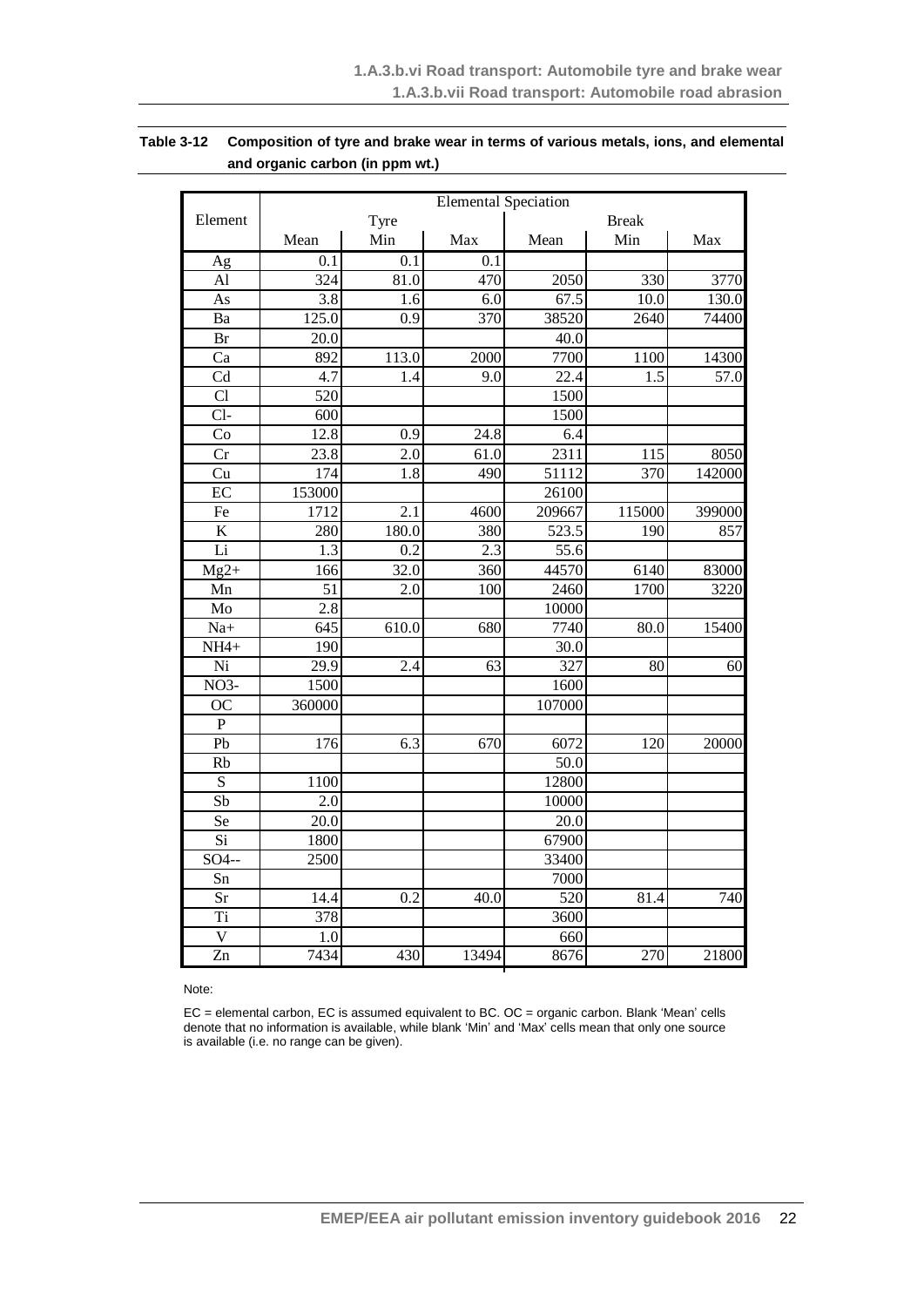# <span id="page-22-0"></span>**4 Data quality**

## <span id="page-22-1"></span>**4.1 Verification**

The approaches which could be used to verify the emission factors and methodology in this chapter are essentially those which have been used to determine the primary information. These include tunnel studies, receptor modelling, and direct laboratory-based measurement. There is currently a lack of onroad measurement data (i.e. using instrumented vehicles) under real-world driving conditions, and the collection of such data would also aid verification.

One simple verification approach would be to compare the results obtained using this method with those obtained in other inventories, and to determine whether the proportion of non-exhaust particles is consistent.

## <span id="page-22-2"></span>**4.2 Temporal disaggregation criteria**

Since the emission factors presented in this chapter are global, differentiated only in terms of speed (and load for heavy-duty vehicles), temporal disaggregation mainly refers to activity data. A discussion on this topic is included in Chapter 1.A.3.b Road transport, concerning exhaust emissions from road transport. However, one needs to take into account that, as temporal resolution increases, the effects of wet weather needs to be taken into account using some reasonable indicator.

## <span id="page-22-3"></span>**4.3 Uncertainty assessment**

### *4.3.1 Emission factor uncertainties*

The emission factors provided in this chapter have been developed on the basis of information collected by literature review. The experimental data were generally obtained using three different methods:

- by roadside receptor modelling at urban pollution hot-spots or in road tunnels;
- by airborne particle and wear factor determination in laboratory experiments;
- by applying a size distribution to wear factors in order to derive the airborne fraction..

Obviously, there is a significant uncertainty associated with each of these methods. In the case of receptor modelling, the chemical profile used is of large importance, and artefacts from re-suspension may significantly modify the emission factors. For example, Abu-Allaban et al. (2002) identified no airborne particles from tyre wear, and up to 160 mg/km particulate mass from brake wear for heavy-duty vehicles. On the other hand, Rauterberg-Wulff (1999) determined up to 32 mg/km tyre wear particles from heavyduty vehicles. The uncertainties are similar for the other methods. For example, Fauser (1999) reported that more than 90 % of airborne tyre wear is less than 1  $\mu$ m in diameter. In contrast, Rauterberg-Wulff (1999) found airborne tyre particles only above 2.5 m diameter. Several such diverse effects apply also to chemical speciation (Tables 3–9 and 3–10). Of course, these are extreme examples, but they do provide a frame of reference for the uncertainty associated with the proposed methodology.

The emission factors used here are typical of the values in the available literature, and an uncertainty range is given next to each emission factor value in the relevant tables.

A solid point for cross-checking of the methodology is the wear factors for tyres and brakes, which are rather well established values. Therefore, the application of typical size profiles to these wear factors (method 3 in the list above) may also provide a reasonable emission factor value for comparison. The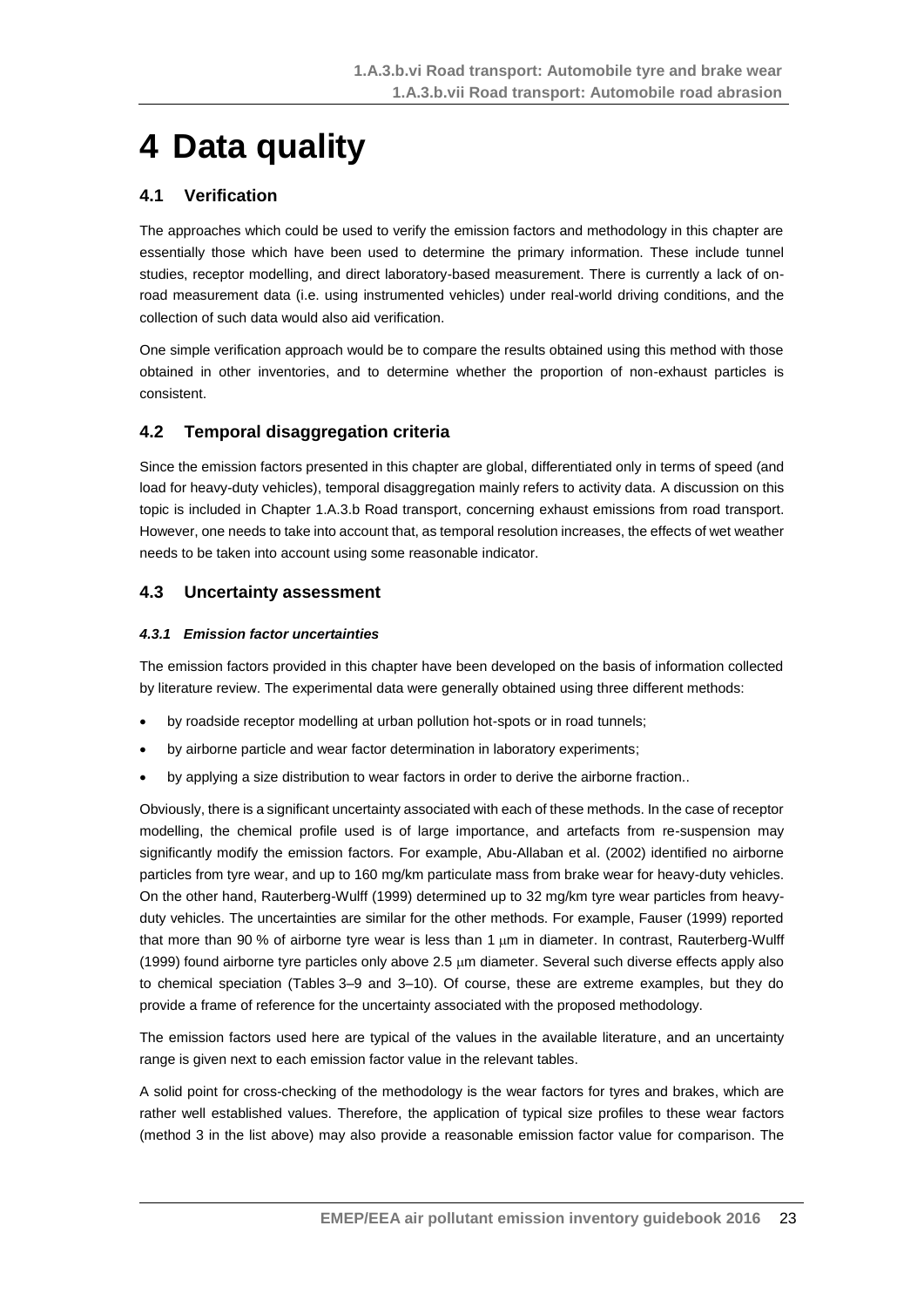emission factor values proposed in this chapter have also been cross-checked with inventory activities (e.g. Flugsrud et al., 2000) and source apportionment investigations (e.g. Schauer et al., 2002). As a rule of thumb, an uncertainty in the order of  $\pm$  50 % is expected.

### *4.3.2 Activity data uncertainties*

See the Chapter 1.A.3.b Road transport, concerning exhaust emissions from road transport, for comments on uncertainties in vehicle-km data.

## <span id="page-23-0"></span>**4.4 Inventory quality assurance/quality control QA/QC**

No specific issues.

## <span id="page-23-1"></span>**4.5 Gridding**

Since the emission factors presented in this chapter are global, differentiated only for speed (and load for heavy-duty vehicles), spatial disaggregation mainly refers to activity data. Such discussion is included in the road transport chapter.

## <span id="page-23-2"></span>**4.6 Reporting and documentation**

No specific issues.

## <span id="page-23-3"></span>**4.7 Weakest aspects/priority areas for improvement in current methodology**

The following have been identified as weak aspects of the current methodology and, therefore, areas for improvement.

*Tyre wear — effects of different tyre and road surface combinations*

a) The current methodology is based on experimental data based on a variety of tyre and road surface types. More detailed information is required on the relative effects of different tyre and road surface combinations, including unpaved roads.

 $\bullet$ 

*Road surface wear — conventional tyres*

b) The preliminary emission factor values for asphalt wear are highly uncertain. Again, additional experimental information is necessary to establish more precise values.

- $\bullet$ 
	- *Road surface wear — studded tyres*

c) In some countries, the use of studded tyres results in a high rate of road surface wear, though the effects on airborne particle emissions are not well documented. Due to the lack of appropriate experimental data, no emission factors have been included for studded tyres, although it is recognised that this may be an important particle source.

 $\bullet$ 

*Re-suspended particles*

d) A significant weak area is the contribution from the re-suspension of road dust. In ambient and tunnel experiments, it is not possible to distinguish freshly emitted tyre and brake wear aerosol from resuspended material from the same sources. Inherently, a part of re-suspension is included in the proposed emission factors.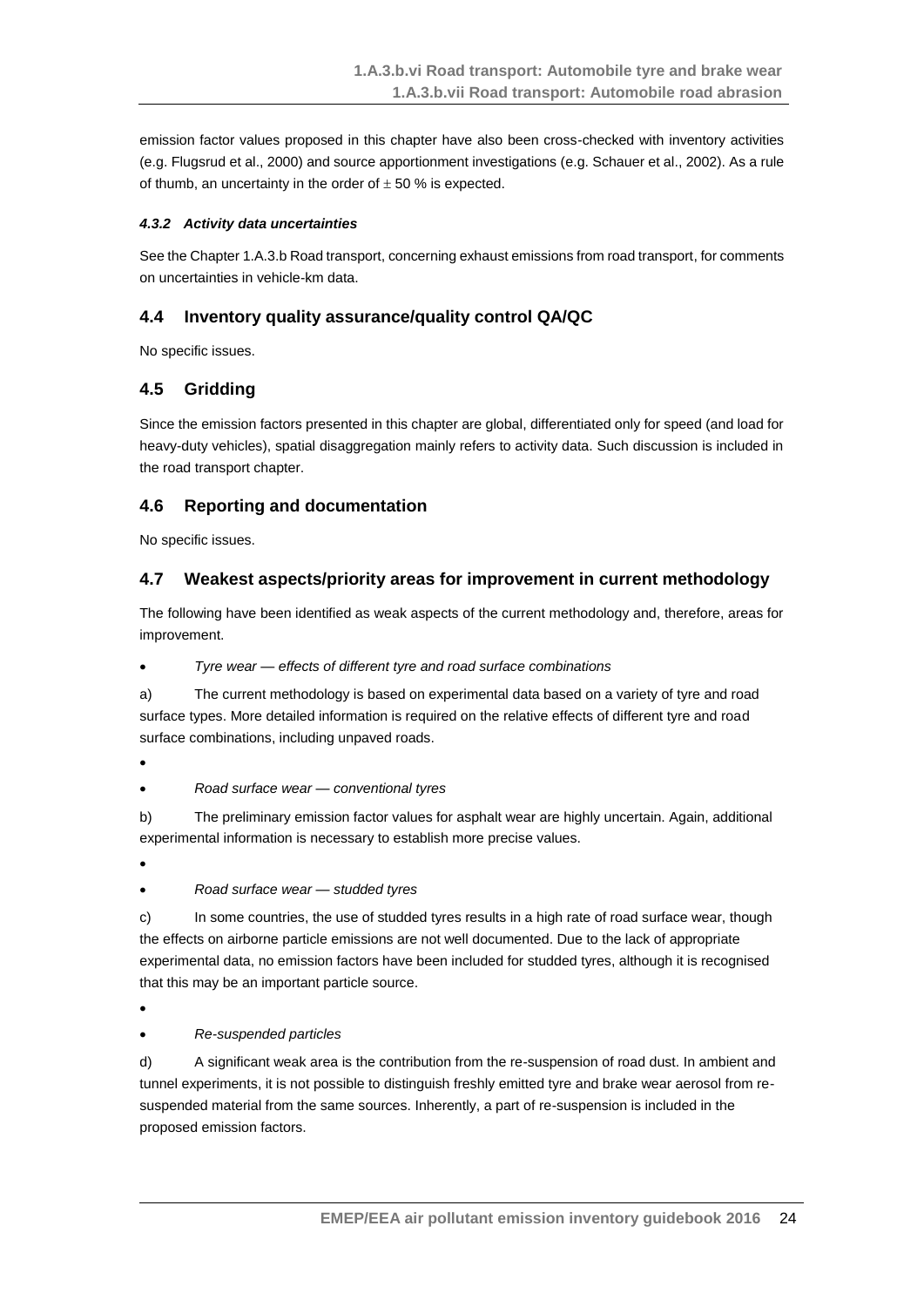$\bullet$ 

 $\bullet$ 

### *Weather conditions*

e) The methodology and the emission factors provided in this chapter have been derived from studies conducted on dry days with dry road conditions. It is obvious that a water layer on the road and a rainy day will result in a significant reduction of airborne particle emissions, especially from brake and road surface wear, because such particles may be trapped by the water.

# <span id="page-24-0"></span>**5 Glossary**

| Accumulation mode                 | Particle size range from 0.050 to 1 $\mu$ m which also forms a distinct lognormal distribution.<br>Such particles are usually solids which originate from combustion or very fine abrasion. |
|-----------------------------------|---------------------------------------------------------------------------------------------------------------------------------------------------------------------------------------------|
| Coarse mode                       | Particle size range above 2.5 $\mu$ m. Such particles may form from mechanical processes<br>(abrasion, grinding, milling, etc.).                                                            |
| Fine particles                    | Particles in the size range $< 2.5 \mu m$ (PM <sub>2.5</sub> ).                                                                                                                             |
| Nuclei mode (also<br>Aitken mode) | Particles in the size range $0.003-0.050 \mu m$ which form a distinct log-normal distribution.<br>This mode usually forms by nucleation of condensable species.                             |
| Ultra-fine particles              | Particles in the size range $< 0.1 \mu m$ (PM <sub>0.1</sub> ).                                                                                                                             |

## <span id="page-24-1"></span>**6 References**

Abu-Allaban, M., Gillies, J.A., Gertler, A.W., Clayton, R., Proffit, D. 2003, 'Tailpipe, resuspended road dust, and brake wear emission factors from on-road vehicles', *Atmospheric Environment*, Vol. 37(1), pp. 5283–5293.

APEG 1999, 'Source apportionment of airborne particulate matter in the United Kingdom', Airborne Particles Expert Group, DETR, London, UK.

Baekken, T. 1993, 'Environmental effects of asphalt and tyre wear by road traffic', Nordic seminar og Arbejdsrapporter 1992:628, Copenhagen, Denmark.

Baumann, W., Ismeier, M. 1997, 'Exemplarische Erfassung der Umweltexposition ausgewählter Kauschukderivate bei der bestimmungsgemäßen Verwendung in Reifen und deren Entsorgung', UBA-FB 98-003. Cited in Klimont et al. (2002).

Berdowski, J., Visschedijk, A. J. H., Creemers, E.; Pulles, T., Pacyna, J., Fudala, J., Querreveld, D. 2001. CEMPMEIP database particulate matter 1995. TNO Institute of Environmental Sciences, Energy Research and Process Innovation, Apeldoorn, The Netherlands.

Boulter, P. G. 2005, 'A review of emission factors and models for road vehicle non-exhaust particulate matter', TRL Report PPR065. TRL Limited, Wokingham, UK.

Brewer, P. 1997. M.Sc. Thesis: 'Vehicles as a source of heavy metal contamination in the environment'. University of Reading, Berkshire, UK.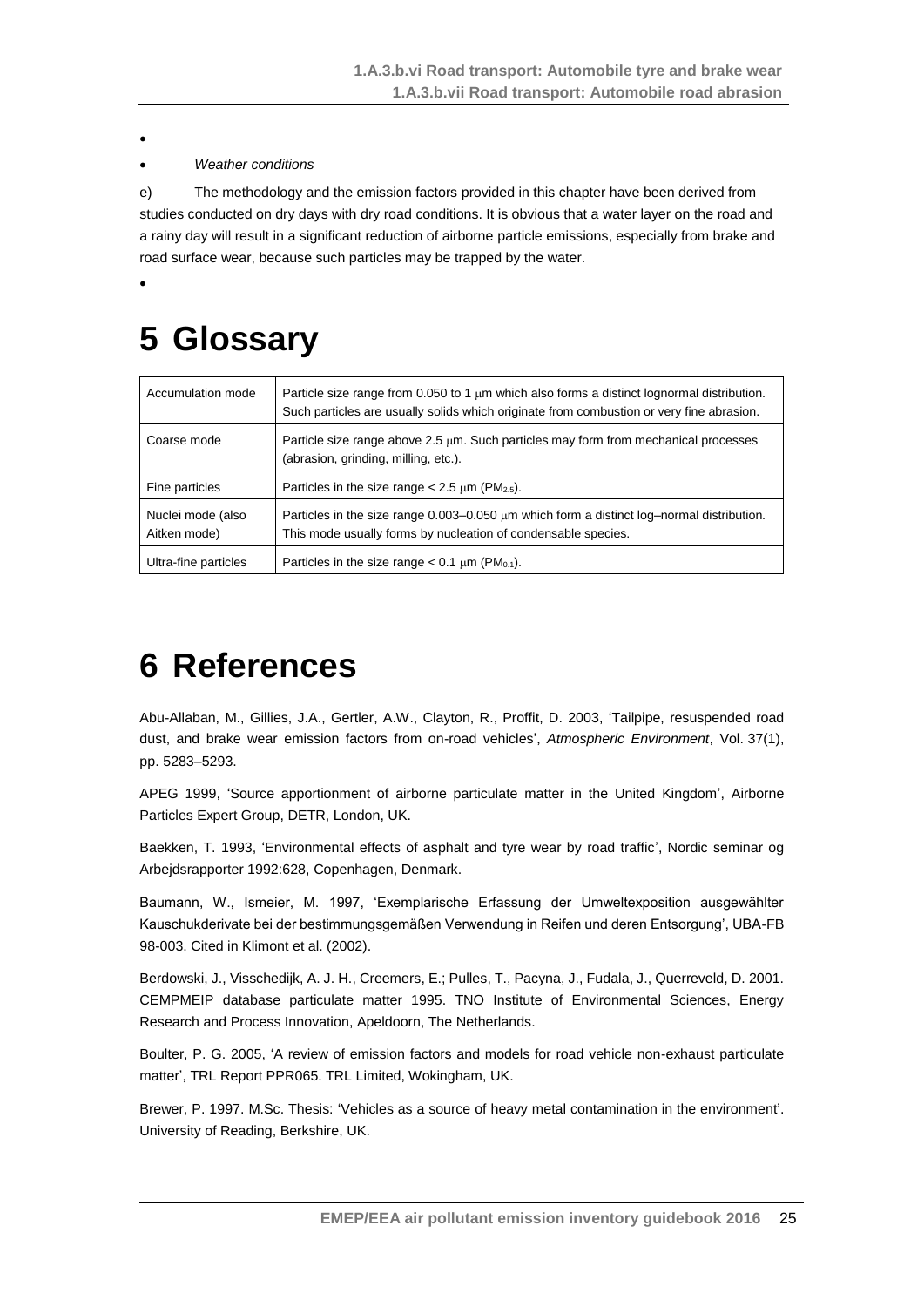Cadle, S.H., Williams, R.L. 1978, 'Gas and particle emissions from automobile tyres in laboratory and field studies', *Rubber Chemistry and Technology*, Vol. 52, pp. 146–158.

Cadle, S. H., Williams, R. L. 1979, *Rubber Chemistry and Technology*, Vol. 51(7).

Cadle, S. H., Williams, R. L. 1980, 'Environmental degradation of tire-wear particles', *Rubber Chemistry and Technology*, Vol. 53 (7), pp. 903–914.

Carlsson, A., Centrell, P.; Berg, G. 1995, 'Studded tyres: socio-economic calculations'. VTI Meddelande 756, Swedish road and Transport Research Institute, Linkoping, Sweden. In Swedish.

Camatini, M., Crosta, G.F., Dolukhanyan, T., Sung, Ch., Giuliani, G., Corbetta, G.M., Cencetti, S., Regazzoni, C. 2001, 'Microcharacterization and identification of tyre debris in heterogeneous laboratory and environmental specimens', *Materials Characterization*, Vol 46, pp. 271–283.

CARB 1993, referenced in Rauterberg-Wulff (1999).

Cardina, J.A. 1974. *Rubber Chemistry and Technology*, Vol. 46, p. 232.

CBS (Central Bureau for Statistics) 1998, 'Methodiekbeschrijving van de berekeing van de emissies door mobiele bronnen inNederland'. In het kader van het Emissiejaarrapport. Cited in Klimont et al. (2002).

CEPMEIP, 2003. Co-ordinated European Programme on Particulate Matter Emission Inventories, Projections and Guidance, [www.air.sk/tno/cepmeip/](http://www.air.sk/tno/cepmeip/)

Cha, S. Carter, P. Bradow, R. L. 1983, 'Simulation of automobile brake wear dynamics and estimation of emissions', SAE Transactions Paper 831036, Society of Automotive Engineers, Warrendale, Pennsylvania.

Chow, J.C., Watson, J.G., Houck, J.E., Pritchett, L.C., Rogers, C.F., Frazier, C.A., Egami, R.T., Ball, B.M., 1994. A laboratory resuspension chamber to measure fugitive dust size distributions and chemical compositions. Atmospheric Environment 28 (21), 3463e3481.

Christensen, E. R., Guinn, V. P. 1979. *Journal of Environmental Eng. Div.*, Vol. 105, pp. 165–169. Cited in Councell et al. (2004).

Councell, T.B., Duckenfield, K. U., Landa, E. R., Callender, E. (2004), 'Tire wear particles as a source of zinc to the environment', *Environmental Science and Technology*, Vol. 38, pp. 4206–4214.

Dannis, M.L. 1974, 'Rubber dust from the normal wear of tyres', *Rubber Chemistry and Technology*, Vol. 47, pp. 1011–1037.

Dunn, J. 1993, 'Recycling/reuse of elastomers — an overview'. Rubber Division, American Chemical Society, Orlando, Florida.

Düring, I., Jacob, J., Lohmeyer, A., Lutz, M., Reichenbächer, W. 2002, 'Estimation of the 'non exhaust pipe' PM<sub>10</sub> emissions of streets for practical traffic air pollution modelling'. 11<sup>th</sup> International Conference 'Transport and Air Pollution', June 2002, Graz, Austria.

EMPA 2000, 'Anteil des Strassenverkehrs ad den PM<sub>10</sub> und PM<sub>2.5</sub> Immissionen'. NFP41, Verkehr und Umwelt, Dubendorf, Switzerland. Cited in Klimont et al. (2002).

Fauser, P. 1999, 'Particulate air pollution with emphasis on Traffic Generated Aerosols', Risø National Laboratory, Roskilde, Denmark.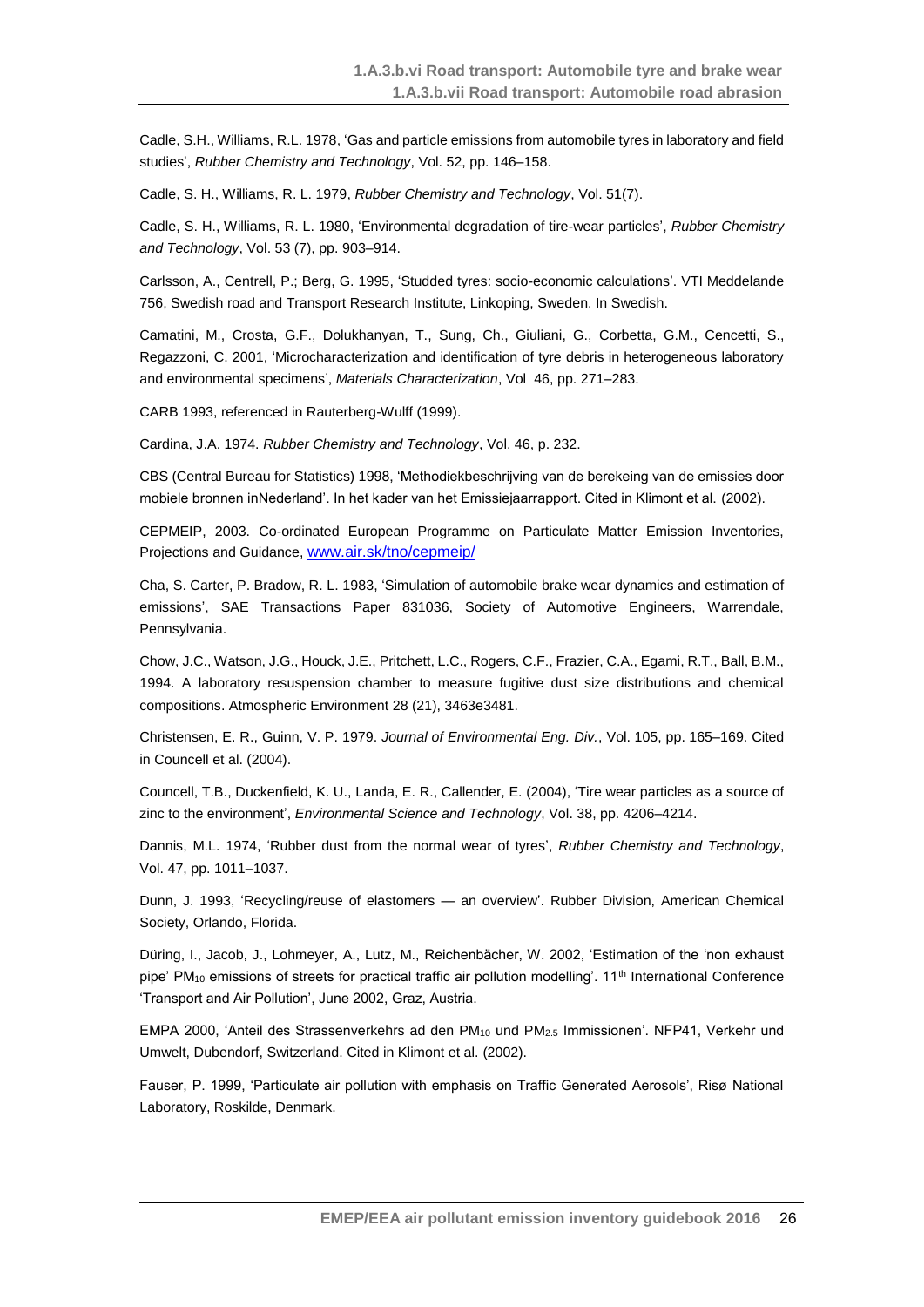Flugsrud, K., Gjerald, E., Haakonsen, G.; Holtskog, S., Høie, H., Rypdal, K., Tornsjø, B., Weidemann, F. 2000. The Norwegian Emission Inventory, Norwegian Pollution Control Authority, Statistics Norway, Report 2000/1, Oslo, Norway.

Folkeson, L. 1992, 'Miljö-och hälsoeffekter av dubbdäcksanvändning'. VTI meddelande Nr.694. Statens Väg- och trafikinstitut, pp. 581 95 Linköping.

Fwa, T. F., Ang, B.W. 1991. J. Transp. Eng., 117, pp. 298–310.

Garben, M., Wiegand, G., Liwicki, M., Eulitz, S. 1997, Emissionskataster Kraftfahrzeugverkehr Berlin1993, IVU GmbH Berlin, Gutachten im Auftrag der Senatsverwaltung für Stadtentwicklung, Umweltschutz und Technologie, Berlin, unveröffentlicht. Cited in Klimont et al. (2002).

Garg, B.D., Cadle, S.H., Mulawa, P.A., Groblicki, P.J., Laroo, Ch., Parr, G.A. 2000, 'Brake Wear Particulate Matter Emissions', *Environmental Science and Technology*, Vol. 34, pp. 4463–4469.

Gebbe et al. 1997, 'Quantifizierung des Reifenabriebs von Kraftfahrzeugen in Berlin', *ISSFahrzeugtechnik,* TU Berlin, i.A. der Senatsverwaltung für Stadtentwicklung, Umweltschutz und Technologie, Berlin.

Gottle, A. 1979, 'Ursachen und Mechanismen der Regenwasserverschmutzung — Ein Beitrag zur Modellierung der Abflussbeschaffenheit in Stadt'. Gebieten. Berichte aus Wassergutewirtschaft und Gesundheitsingenieurwesen, TU Munchen H. 23.

Hewitt, L.N., Rashed, M.B. 1990 'An integrated budget for selected pollutants for a major rural highway', *Science of the Total Environment*, Vol. 93, pp. 375–384.

Hildemann, L.M., Markowski, G.R., Cass, G.R. 1991, 'Chemical composition of emissions from urban sources of fine organic aerosol', *Environmental Science and Technology*, Vol. 25, pp. 744–759.

Hillenbrand, Th., Toussaint, D., Böhm, E., Fuchs, S., Scherer, U., Rudolphi, A., Hoffmann, M., Kreißig, J., Kotz, C., 2004, 'Einträge von Kupfer, Zink, und Blei in Gewässer und Böden — Analyse der Emissionspfade und möglicher Emissionsminderungsmaßnahmen'. Umweltbundesamt Texte 19/05, Berlin, Germany, p. 303.

Hjortenkrans,D.S.T, Bergbäck, B.G., Häggerud, A.V. 2007, 'Metal Emissions from Brake Linings and Tires: Case Studies of Stockholm, Sweden 1995/1998 and 2005', *Environmental Science and Technology*, Vol. 41, pp. 5224–5230.

Jacobsson, T., Hornwall, F. 1999, 'Dubbslitage pâa asfaltbeläggning', *VTI meddelande* pp. 862–199, VTI, Linköping, Sweden (in Swedish). Cite in Sörme and Lagerqvist (2002).

KemI 1994, 'Nya hjulspar — en produktstudie av gummidack', Report 6/94 (in Swedish). Cited in Sorme and Lagerkvist (2002).

Klimont, Z., Cofala, J., Bertok, I., Amann, M., Heyes, C., Gyarfas, F. 2001, 'Modelling particulate emissions in Europe — a framework to estimate reduction potential and control costs', IIASA Interim Report IR-02- 076. International Institute for Applied Systems Analysis, Laxenburg, Austria.

Kennedy, K., Gadd, J., Moncrieff, I. 2002, 'Emission factors for contaminants released by motor vehicles in New Zealand'. Prepared for the New Zealand Ministry of Transport and Infrastructure Auckland.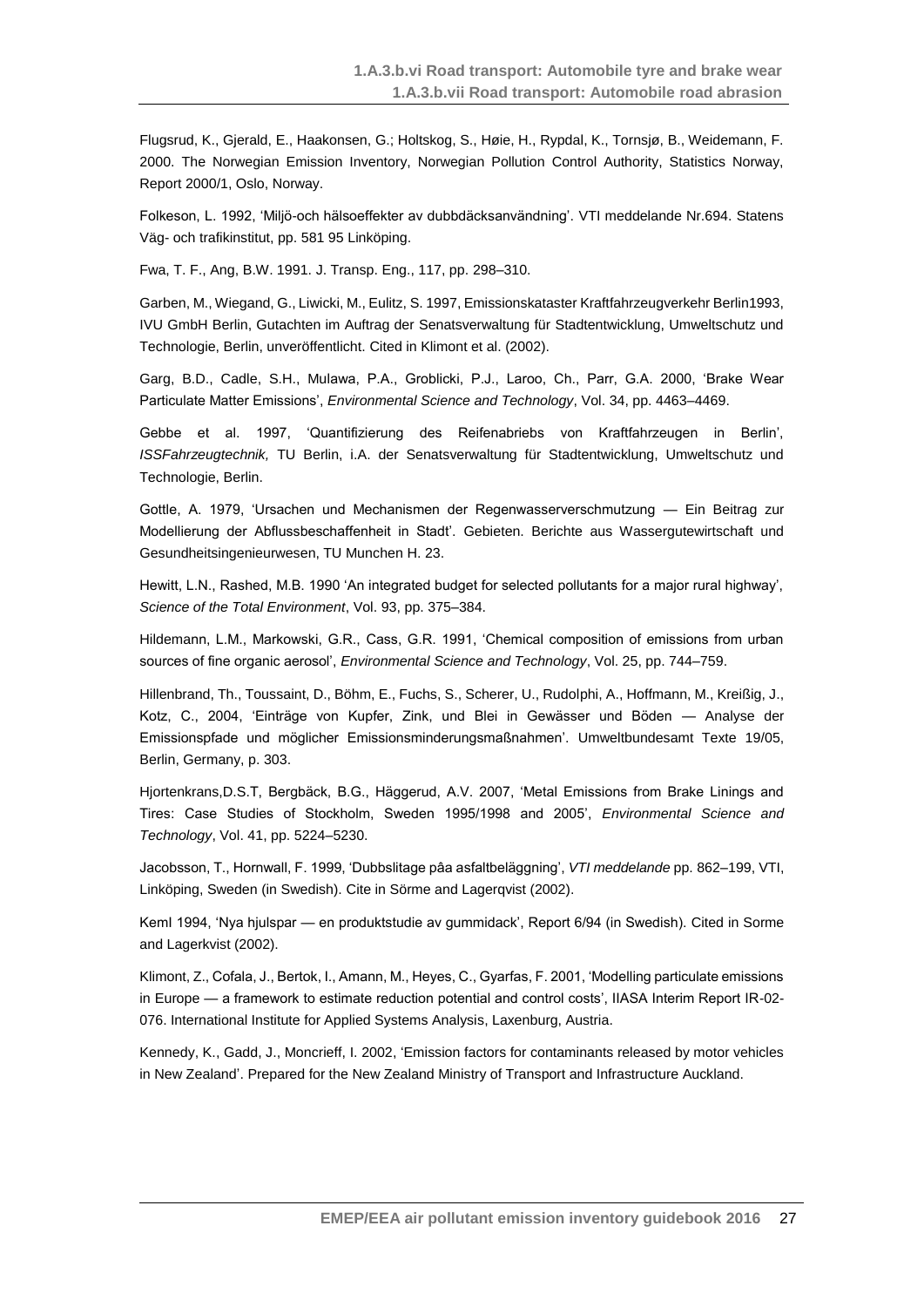Kolioussis, M., Pouftis, Ch. 2000, 'Calculation of tyre mass loss and total waste material from road transport', Diploma Thesis, Laboratory of Applied Thermodynamics, Report No 0010, Thessaloniki, Greece.

Kummer, U., 2008. Revision of the Espreme emission factors. Personal Communication. Institute of Energy Economics and the Rational Use of Energy, Stuttgart University.

Kupiainen, K., Tervahattu, H., Räisänen, M. 2003, 'Experimental studies about the impact of traction sand on urban road dust composition', *Science of the Total Environment*, Vol. 308, pp. 175–184.

Kupiainen, K., Tervahattu, H., Mäkelä, T., Räisänen, M., Aurela, M., Hillamo, R., 2002. The Size-Distribution and Composition of Abrasion Components in Road Dust under Controlled Conditions. Proceedings of the NOSA Aerosol Symposium, 7. and 8. November, Kjeller, Norway, Nordic Society for Aerosol Research.

Lee, Y.K., Kim, M.G. 1989. J. Analyt. Appl. Pyrolysis, Vol. 16, 49–55.

Lee P-K., Touray, J.-C., Baillif, P., Ildefonse, J.-P. 1997, 'Heavy metal contamination of settling particles in a retention pond along the A-71 motorway in Sologne, France', *The Science of the Total Environment*, Vol. 201, pp. 1–15.

Legret, M., Pagotto, C. 1999, 'Evaluation of pollutant loadings in the runoff waters from a major rural highway', *The Science of the Total Environment*, Vol. 235, pp. 143–150.

Lindgren, A. 1996, 'Asphalt Wear and Pollution Transport', *The Science of the Total Environment*, Vol. 189/190, pp. 281–286.

Lohrer, W., Mierheim, L. W. 1983, 'Staub-Reinhalt', *Luft*, Vol. 43, pp. 78–83.

Luhana, L., Sokhi, R., Warner, L., Mao, H., Boulter, P., McCrae, I., Wright, J., Reeves, N., Osborn, D. 2004, 'Non-exhaust particulate measurements: results'. Deliverable 8 of the European Commission DG TREN 5th Framework Particulates project.

Malmqvist, P.A. 1983, 'Urban storm water pollutant sources'. Chalmers University, Gothenburg, Sweden.

Miguel, A.G., Cass, G.R., Glovsky, M.M., Weiss, J. 1999, 'Allergens in paved road dust and airborne particles', *Environmental Science and Technology*, Vol. 33, pp. 4159–4168.

Muschack, W. 1990, 'Pollution of street run-off by traffic and local conditions', *The Science of the Total Environment*, Vol. 93, pp. 419–431.

NTNU 1997, Vegslitasje Piggdekkslitasje- Salting. Miljødagerne '97. Norges teknisknaturvitenskapelige universitet.

Pierce, R. N. 1985, Determination of 100 % tire tread loss by weight. US Department of Transportation. Cited in Councell et al. (2004).

Pierson, W.R., Brachaczek, W.W. 1974, 'Airborne particulate debris from rubber tyres', *Rubber Chemistry and Technology*, Vol. 47, pp. 1275–1299.

Rauterberg-Wulff, A. 1999, 'Determination of Emission Factors for Tire Wear Particles by Tunnel Measurements', 8<sup>th</sup> International Symposium 'Transport and Air Pollution', June 2002, Graz, Austria.

Raybold, R. L., Byerly, A. L. 1972, 'Investigation of products of tire wear', National bureau of Standards, Gaithersburg, MD. Cited in Councell et al. (2004).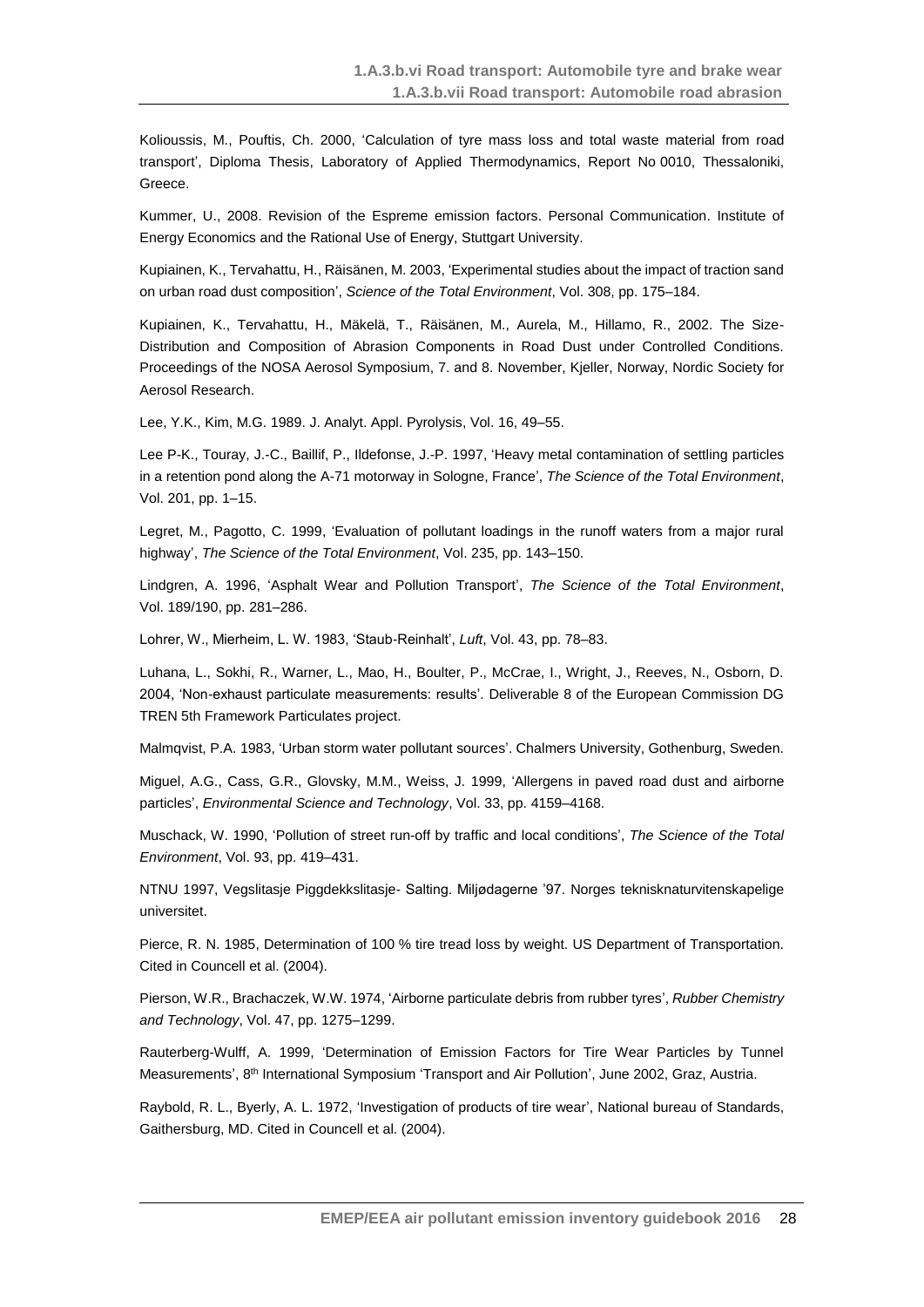Rogge, W., Hildemann, L.M., Mazurek, M.A., Cass, G.R. 1993, 'Sources of fine organic aerosol. 3. Road dust, tire debris, and organometallic brake lining dust: roads as sources and sinks', *Environmental Science and Technology*, Vol. 27, pp. 1892–1904.

Sakai, H. (1996), 'Friction and wear of tyre tread rubber', *Tyre Science and Technology*, Vol. 24 (3), pp. 252–275.

Sanders, P. G., Xu, N., Dalka, T. M., Maricq, M. M. (2003), 'Airborne brake wear debris: size distributions, composition, and a comparison of dynamometer and vehicle tests', *Environmental Science and Technology*, Vol. 37, pp. 4060–4069.

Schauer, J.J., Fraser, M.P., Cass, G.R., Simoneit, B.R.T. 2002, 'Source reconciliation of atmoshperic gasphase and particle-phase pollutants during a severe photochemical episode', *Environmental Science and Technology*, Vol. 36, pp. 3806–3814.

SENCO 1999, 'Collation of information on particulate pollution from tyres, brakes and road surfaces'. Sustainable Environmental Consultants Ltd., Colchester, UK. Cited in Klimont et al. (2002).

Smolders, E., Degryse, F. 2002, 'Fate and effect of zinc from tire debris in soil', *Environmental Science and Technology*, Vol. 36, pp. 3706–3710.

Sörme, L., Lagerkvist, R. 2002, 'Sources of heavy metals in urban wastewater in Stockholm', *The Science of the Total Environment*, Vol. 298, pp. 131–145. Elsevier Science.

Stalnaker, D., Turner, J., Parekh, D., Whittle, B., Norton, R. 1996, 'Indoor simulation of tyre wear: some case studies', *Tyre Science and Technology*, Vol. 24, pp. 94–118.

Subramani, J. P. 1971. PhD thesis, University of Cincinnait, OH, 1971. Cited in Councell et al. (2004).

TNO, 1997, 'Particulate matter emissions (PM10, PM2,5, PM0,1) in Europe in 1990 and 1993'. TNO Institute of Environmental Sciences, Energy Research and Process Innovation, Apeldoorn, the Netherlands.

UK Environment Agency, 1998, 'Tyres in the Environment'. Environment Agency, Rio House, Waterside Drive Aztec West, Almondsbury, Bristol, BS32 4UD. 1998. ISBM 1–873–16075–5.

US EPA, 1995, 'Compilation of air pollutant emission factors', USEPA Report AP-42, Volume I, 5<sup>th</sup> edition.

Venkatram, A. 2000, 'A critique of empirical emission factor models: a case study of the AP-42 model for estimating PM<sup>10</sup> emissions from paved roads', *Atmospheric Environment*, Vol. 32, pp. 1–11.

von Uexküll, O., Skerfving, S., Doyle, R. and Braungart, M.: 2005, 'Antimony in brake pads — a carcinogenic component?', J. Clean Prod. 13, pp. 19–31.

VROM, 1997, 'Emissies van Metalen en PAK door wegverkeer'. Ministrie van VROM, Directie Stoffen, Veiligheid, Straling, p. 6.

Westerlund, K.G. 2001, 'Metal emissions from Stockholm traffic — wear of brake linings'. The Stockholm Environment and Health Protection Administration, 10064, Stockholm, Sweden.

Winther, M. 2012: Danish emission inventories for road transport and other mobile sources. Inventories until the year 2010. National Environmental Research Institute, University of Aarhus. 283 pp. – DCE Scientific Report No. 24. http://www.dmu.dk/Pub/SR24.pdf.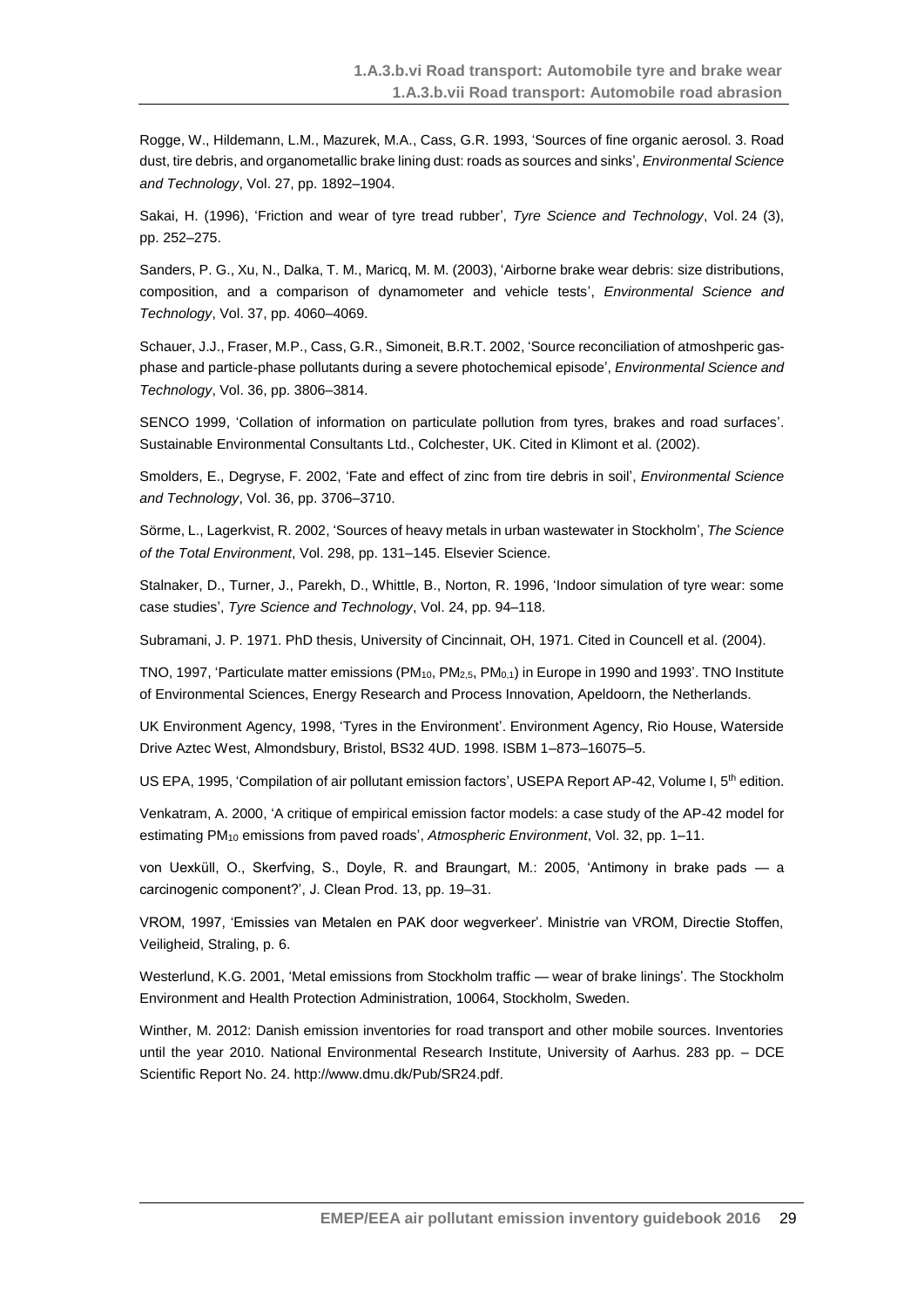## <span id="page-29-0"></span>**6.1 Bibliography**

Compilation of Air Pollutant Emission Factors, AP-42, Fifth Edition, Volume I: Stationary Point and Area Sources, US Environmental Protection Agency, [www.epa.gov/ttn/chief/ap42/](http://www.epa.gov/ttn/chief/ap42/)

# <span id="page-29-1"></span>**7 Point of enquiry**

Enquiries concerning this chapter should be directed to the relevant leader(s) of the Task Force on Emission Inventories and Projection's expert panel on Transport. Please refer to the TFEIP website (www.tfeip-secretariat.org) for the contact details of the current expert panel leaders.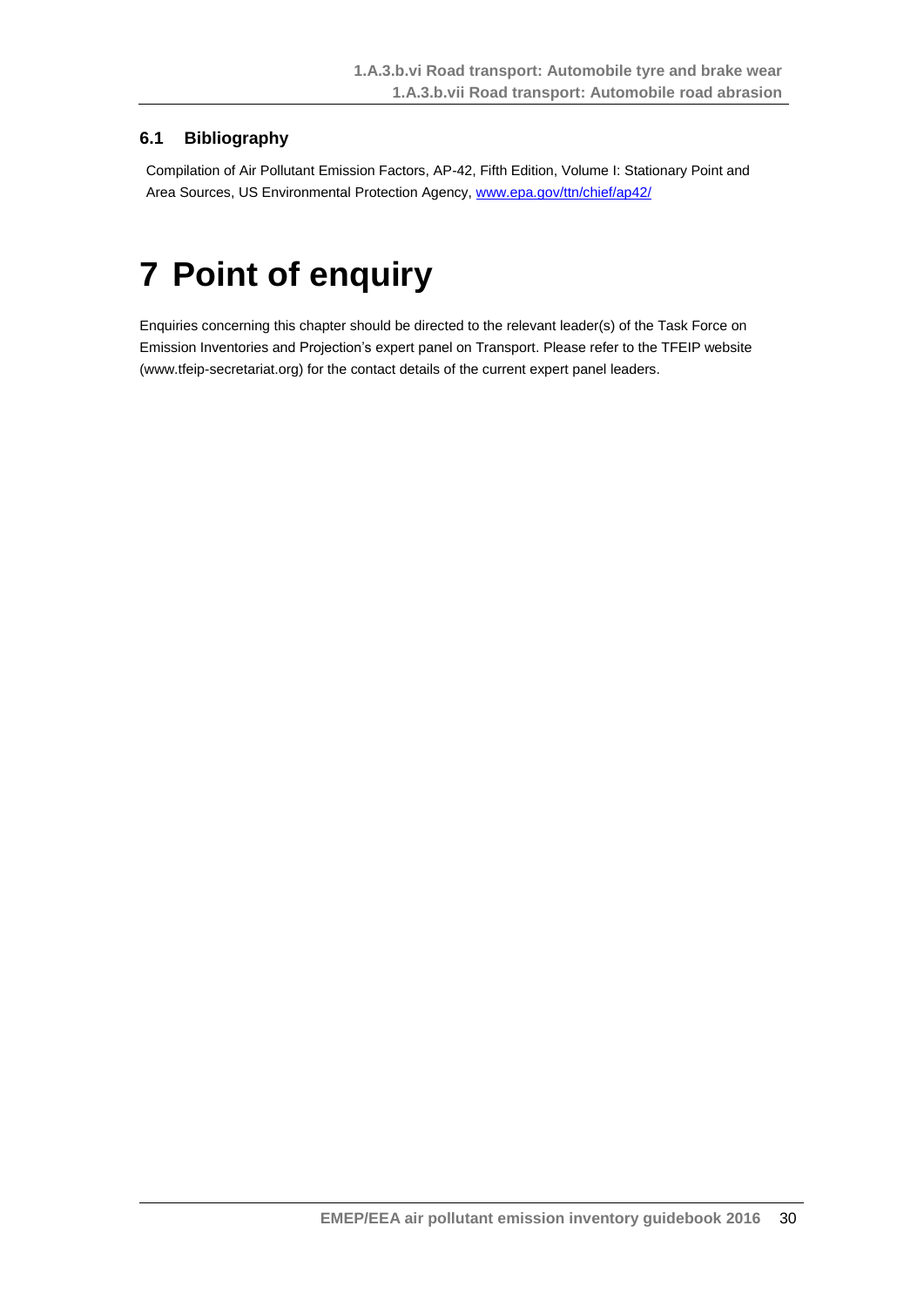# <span id="page-30-0"></span>**Appendix A Techniques used to determine particle emission rates associated with tyre wear, brake wear and road-surface wear**

This Appendix describes the techniques used to determine particle emission rates associated with tyre wear, brake wear and road surface wear. A discussion of the various techniques is important in order to explain the wide range of emission rates reported, and to aid the understanding of the uncertainties and difficulties associated with estimating PM contributions from non-exhaust sources.

Three main approaches have been used for estimating emission rates:

- the determination of particle emissions by direct measurement using a simulated wheel or brake operation in the laboratory;
- the sampling and analysis of particulate matter in ambient air followed by the application of source apportionment methods (receptor modelling);
- the combination of a size distribution profile with a measured wear rate to estimate emissions of given size ranges.

The real-world performance of a tyre is difficult to simulate in the laboratory and, therefore, direct measurement of particle emissions is problematic. Early studies (Cardina, 1974; Dannis, 1974; Cadle and Williams, 1978) used laboratory-based techniques to identify particle characteristics, such as size distributions. More recently, Camatini et al. (2001) used a rotating drum method to simulate tyre wear in order to study the morphology and speciation of emitted particles.

Receptor modelling is a more widely-used technique for determining particle emission rates for different vehicle-related sources, including tyre wear. With this technique, ambient aerosol samples are collected in specific locations (tunnels, street canyons, street junctions, etc.) and are apportioned to different sources using tracer species for identification. Traces used for tyre wear have included zinc or SBR (Fauser, 1999) or a typical tyre material profile (Rauterberg-Wulff, 1999; Abu-Allaban et al., 2003). This method is also termed chemical mass balance (CMB). Following well-structured statistical analyses (e.g. principal components analysis), the contribution from each primary source may be determined by comparing bulk material profiles with relevant contributions of the tracer species to the sample.

The third method is to record wear rates of particles by periodic weighing of tyres, and then to deduce an emission factor by assuming that a fraction of this wear is airborne (*e.g*. Luhana et al. 2002). Ranges for airborne fractions are mostly engineering judgements based on typical emission size profiles derived for tyre debris.

In principle, the same techniques are also used to determine emission factors for brake and road surface wear. In the case of brake particles, the simulation of brake operation in the laboratory is more straightforward, and brake-wear emission factors have been directly determined this way. For example, Garg et al. (2000) and Sanders et al. (2002) have utilised closed-chamber dynamometers to collect dustfall particles, with airborne particles being sampled using filters, impactors and aerosol analysis instrumentation.